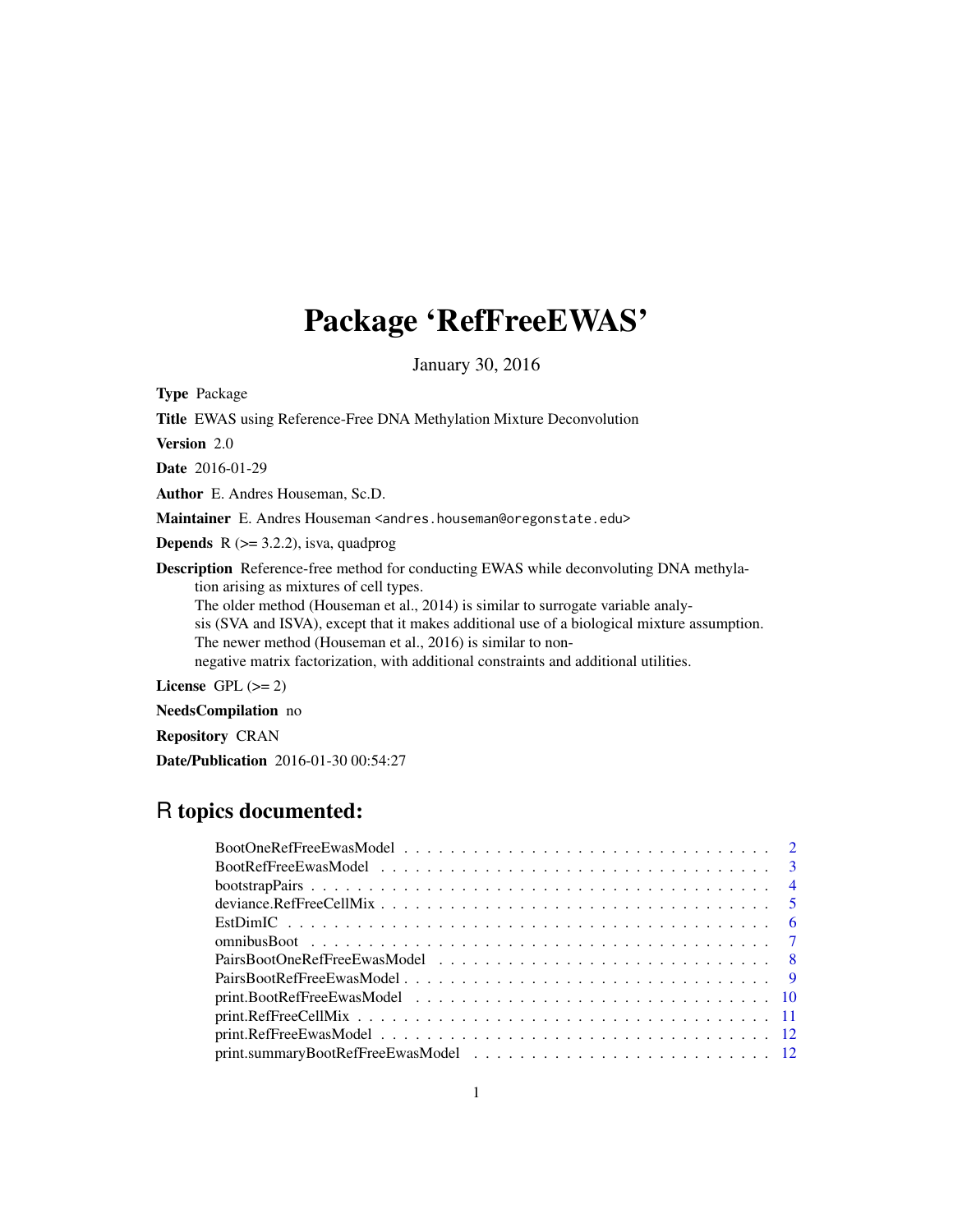<span id="page-1-0"></span>

#### **Index** [26](#page-25-0)

<span id="page-1-1"></span>BootOneRefFreeEwasModel

*One Bootstrap sample for Reference-Free EWAS Model*

# Description

Bootstrap generation procedure for reference-free method for conducting EWAS while deconvoluting DNA methylation arising as mixtures of cell types.

## Usage

```
BootOneRefFreeEwasModel(mod)
```
## Arguments

mod model object of class RefFreeEwasModel (generated with smallOutput=FALSE).

# Details

Generates one bootstrapped data set for the reference-free method for conducting EWAS while deconvoluting DNA methylation arising as mixtures of cell types. Typically not run by user.

# Value

A matrix representing a bootstrap sample of an DNA methylation assay matrix.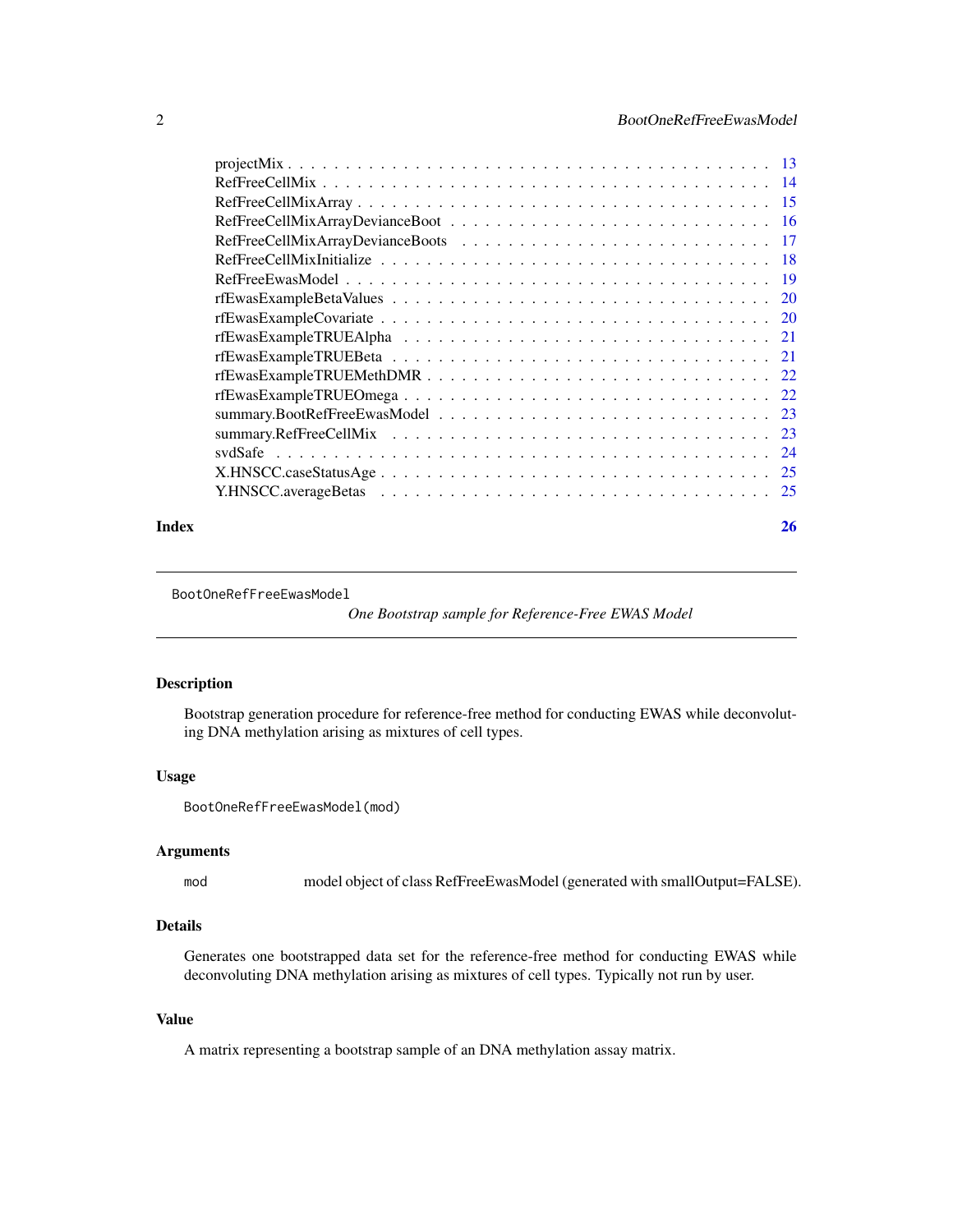## <span id="page-2-0"></span>Author(s)

E. Andres Houseman

#### References

Houseman EA, Molitor J, and Marsit CJ (2013), Reference-Free Cell Mixture Adjustments in Analysis of DNA Methylation Data. Currently a tech report, in revision for publication.

# See Also

[BootRefFreeEwasModel](#page-2-1)

<span id="page-2-1"></span>BootRefFreeEwasModel *Bootstrap for Reference-Free EWAS Model*

## Description

Bootstrap procedure for reference-free method for conducting EWAS while deconvoluting DNA methylation arising as mixtures of cell types.

## Usage

BootRefFreeEwasModel(mod, nboot)

## Arguments

| mod   | model object of class RefFreeEwasModel (generated with smallOutput=FALSE). |
|-------|----------------------------------------------------------------------------|
| nboot | Number of bootstrap samples to generate                                    |

## Details

Generates the bootstrap samples for the reference-free method for conducting EWAS while deconvoluting DNA methylation arising as mixtures of cell types.

## Value

An array object of class "BootRefFreeEwasModel". Bootstraps are generated for both Beta and Bstar.

## Author(s)

E. Andres Houseman

## References

Houseman EA, Molitor J, and Marsit CJ (2014), Reference-Free Cell Mixture Adjustments in Analysis of DNA Methylation Data. Bioinformatics, doi: 10.1093/bioinformatics/btu029.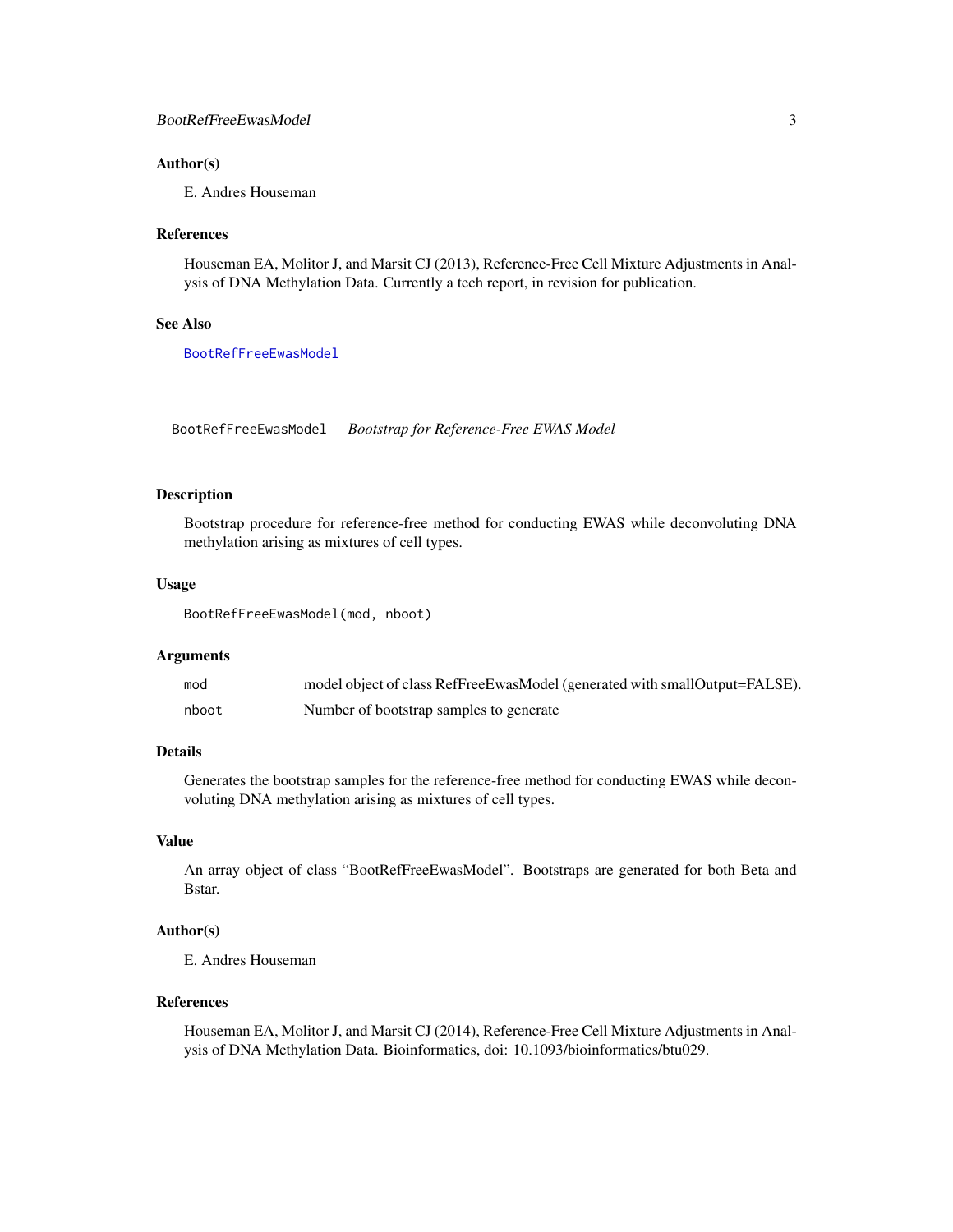# See Also

[RefFreeEwasModel](#page-18-1)

## Examples

```
data(RefFreeEWAS)
## Not run:
 tmpDesign <- cbind(1, rfEwasExampleCovariate)
 tmpBstar <- (rfEwasExampleBetaValues
 EstDimRMT(rfEwasExampleBetaValues-tmpBstar
## End(Not run)
test <- RefFreeEwasModel(
 rfEwasExampleBetaValues,
 cbind(1,rfEwasExampleCovariate),
 4)
testBoot <- BootRefFreeEwasModel(test,10)
summary(testBoot)
```
bootstrapPairs *One Bootstrap Sample for Pairs*

# Description

Bootstrap generation procedure for sampling paired data (e.g. twin data)

# Usage

```
bootstrapPairs(obs, pairID)
```
# Arguments

| obs    | Observation ids (numeric vector).     |
|--------|---------------------------------------|
| pairID | Pair IDs (one unique value per pair). |

# Details

Generates one bootstrapped set of ids corresponding to pairs for the method for conducting EWAS while deconvoluting DNA methylation arising as mixtures of cell types. Typically not run by user.

# Value

A vector of IDs corresponding to bootstrapped pairs

<span id="page-3-0"></span>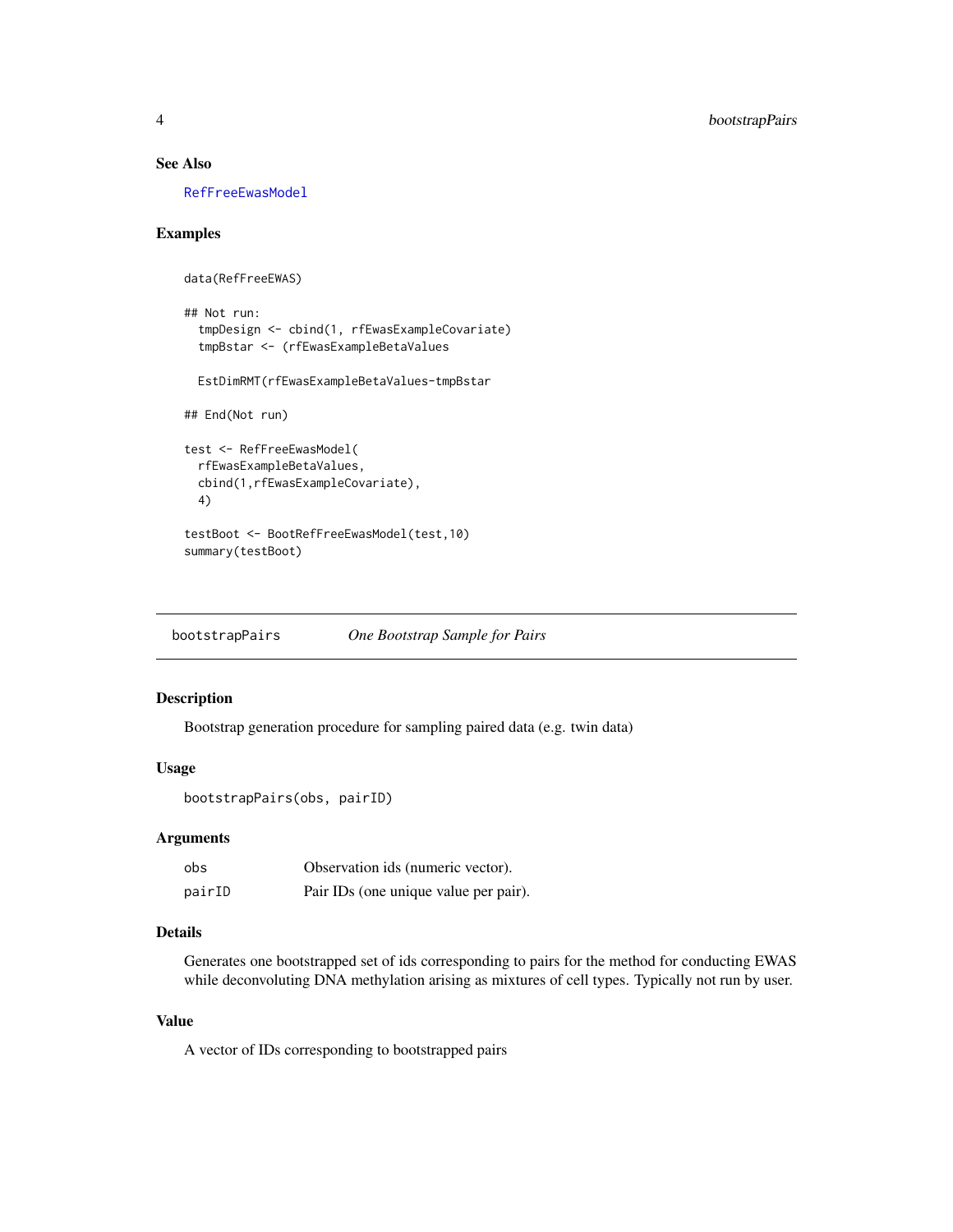# <span id="page-4-0"></span>Author(s)

E. Andres Houseman

# References

Houseman EA, Molitor J, and Marsit CJ (Bioinformatics, 2014).

# See Also

[BootRefFreeEwasModel](#page-2-1),[PairsBootRefFreeEwasModel](#page-8-1)

deviance.RefFreeCellMix

*deviance.RefFreeCellMix*

# Description

Deviance method for objects of type RefFreeCellMix.

# Usage

```
## S3 method for class 'RefFreeCellMix'
deviance(object, Y, Y.oob=NULL, EPSILON=1E-9,
 bootstrapIterations=0, bootstrapIndices=NULL, ...)
```
# Arguments

| object              | RefFreeCellMix object to summarize                                                         |  |
|---------------------|--------------------------------------------------------------------------------------------|--|
| Y                   | Methylation matrix on which x was based                                                    |  |
| Y.oob               | Alternate ("out-of-box") methylation matrix for which to calculate deviance,<br>based on x |  |
| EPSILON             | Minimum value of variance (zero variances will be reset to this value)                     |  |
| bootstrapIterations | Number of RefFreeCellMix iterations to use in bootstrap (see details)                      |  |
| bootstrapIndices    |                                                                                            |  |
|                     | Bootstrap indices (see details)                                                            |  |
|                     | (Unused).                                                                                  |  |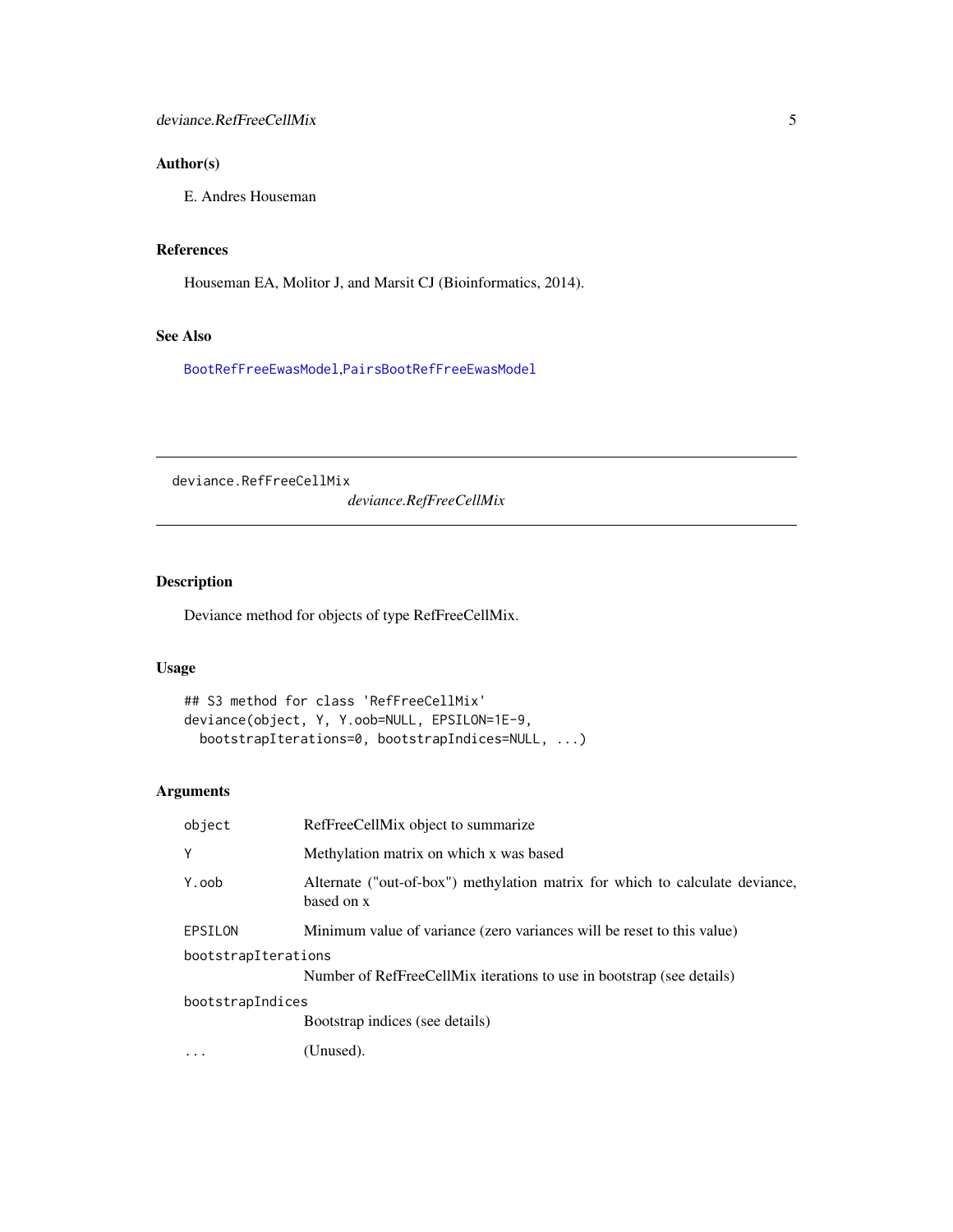## <span id="page-5-0"></span>Details

Deviance based on normal distribution applied to errors of Y after accounting for cell mixture effect, Mu Omega $\text{AT}$ . Since RefFreeCellMix does not save the original data Y in the resulting object x, Y must be supplied here. However, deviance may be calculated for an alternative "out-of-bag" methylation matrix, Y.oob. If bootstrapIterations=0, this is what is done. If bootstrapIterations>0, then x\$Mu is used to initialize a new value of x via RefFreeCellMix executed on a bootstrap sample of Y with the number of indicated iterations. If bootstrapIndices is provided, the bootstrap will be based on these indices, otherwise the indices will be sampled randomly with replacement from 1:ncol(Y). See [RefFreeCellMix](#page-13-1) for example.

EstDimIC *Dimension estimation by AIC and BIC*

#### Description

Method for estimating latent dimension by AIC and BIC.

## Usage

EstDimIC(Rmat,Krange=0:25)

### Arguments

| Rmat   | Residual matrix for which to estimate latent dimension.          |
|--------|------------------------------------------------------------------|
| Krange | Vector of integers representing candidate dimensions to consider |

# Details

Method for estimating latent dimension by AIC and BIC. Inferior to the RMT method in the isva package, but it appears here because it's mentioned in our paper.

#### Value

A list containing AIC and BIC for candidate dimensions, as well as the best dimension for each.

# Author(s)

E. Andres Houseman

# References

Houseman EA, Molitor J, and Marsit CJ (2013), Reference-Free Cell Mixture Adjustments in Analysis of DNA Methylation Data. Currently a tech report, in revision for publication.

## See Also

[EstDimRMT](#page-0-0)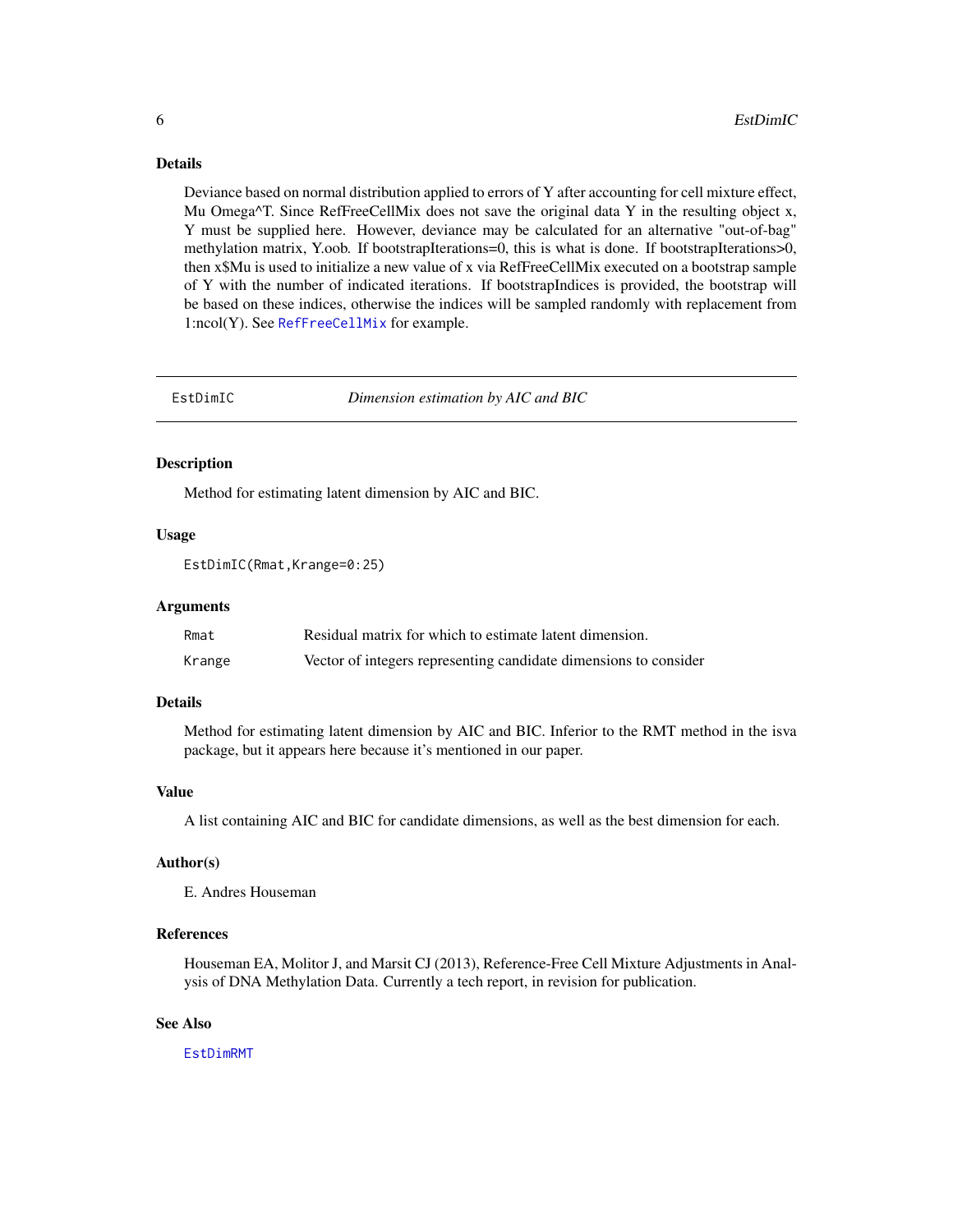#### <span id="page-6-0"></span>omnibusBoot 7

# Examples

```
## Not run:
 tmpDesign <- cbind(1, rfEwasExampleCovariate)
 tmpBstar <- rfEwasExampleBetaValues
 EstDimIC(rfEwasExampleBetaValues-tmpBstar
```
## End(Not run)

data(RefFreeEWAS)

omnibusBoot *Bootstrap-based omnibus test of significance across all features*

# Description

Support for bootstrap-based omnibus test of significance accounting for correlation.

# Usage

omnibusBoot(est, boots, denDegFree)

# Arguments

| est        | Vector of m estimates, one for each of m features.                                      |
|------------|-----------------------------------------------------------------------------------------|
| boots      | Matrix $(m \times R)$ of bootstrap samples corresponding to the estimates               |
| denDegFree | Single number representing the denominator degrees-of-freedom for computing<br>p-values |

# Details

Returns one omnibus p-value based on Kolmogorov-Smirnov distance from a uniform distribution

## Value

A single number representing the p-value for the omnibus test over all features.

# Author(s)

E. Andres Houseman

# References

Houseman EA, Molitor J, and Marsit CJ (2014), Reference-Free Cell Mixture Adjustments in Analysis of DNA Methylation Data. Bioinformatics, doi: 10.1093/bioinformatics/btu029.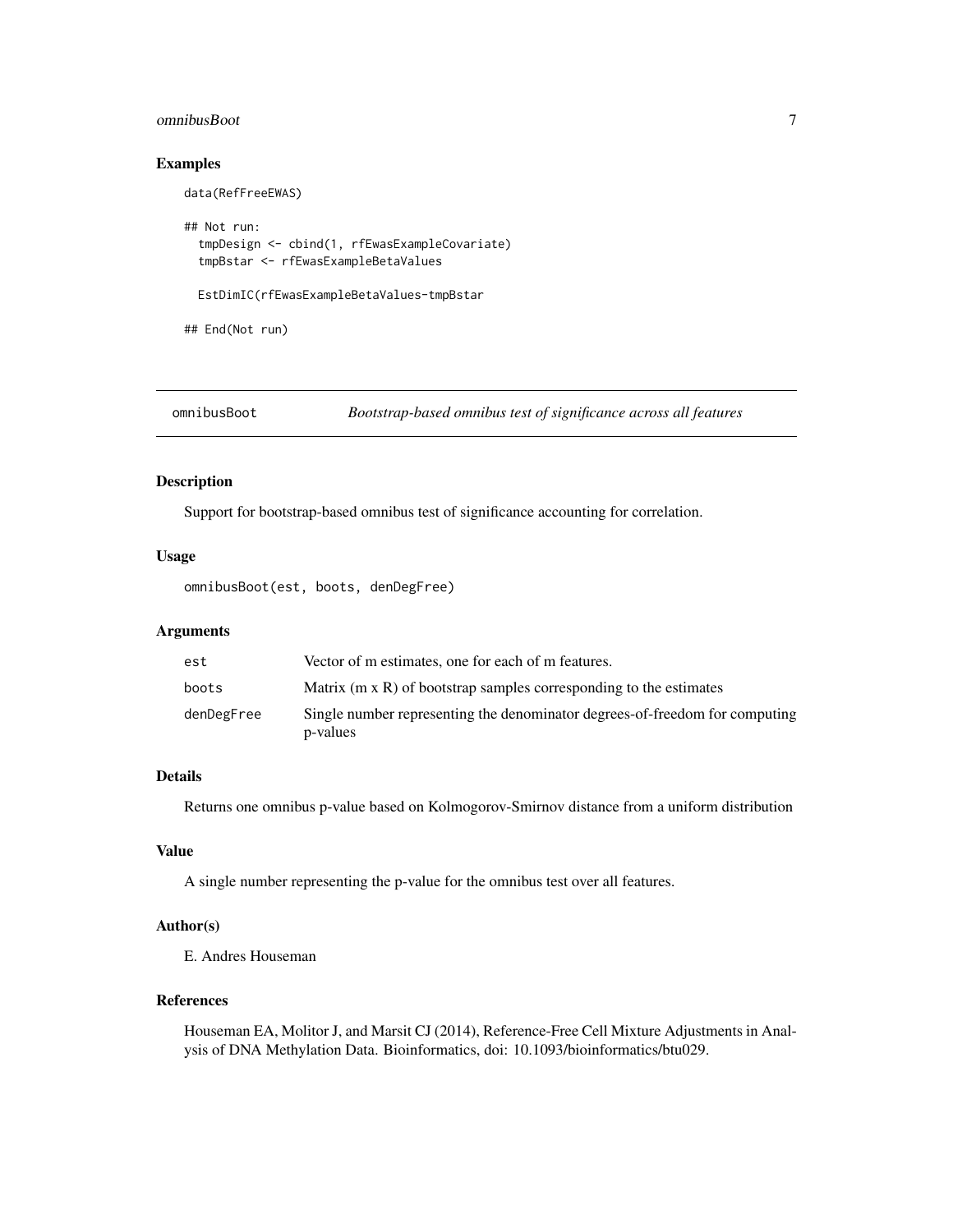## See Also

[RefFreeEwasModel](#page-18-1)

# Examples

```
data(RefFreeEWAS)
```

```
test <- RefFreeEwasModel(
 rfEwasExampleBetaValues,
 cbind(1,rfEwasExampleCovariate),
 4)
testBoot <- BootRefFreeEwasModel(test,10)
summary(testBoot)
omnibusBoot(test$Beta[,2], testBoot[,2,"B",],-diff(dim(test$X)))
omnibusBoot(test$Bstar[,2], testBoot[,2,"B*",],-diff(dim(test$X)))
```
PairsBootOneRefFreeEwasModel

*One Bootstrap Sample for Reference-Free EWAS Model, Accounting for Paired Data*

## Description

Bootstrap generation procedure for reference-free method for conducting EWAS while deconvoluting DNA methylation arising as mixtures of cell types. This version accounts for paired data (e.g. twin data)

#### Usage

PairsBootOneRefFreeEwasModel(mod, pairID)

#### Arguments

| mod    | model object of class RefFreeEwasModel (generated with smallOutput=FALSE). |
|--------|----------------------------------------------------------------------------|
| pairID | Pair IDs (one unique value per pair).                                      |

## Details

Generates one bootstrapped data set for the reference-free method for conducting EWAS while deconvoluting DNA methylation arising as mixtures of cell types. This version facilitates the estimation of robust standard errors to account for paired data (e.g. twin data) using a strategy similar to that employed by Generalized Estimating Equations (GEEs). Specifically, in bootstrapping the errors, the pairs are sampled rather than individual arrays. Typically not run by user.

<span id="page-7-0"></span>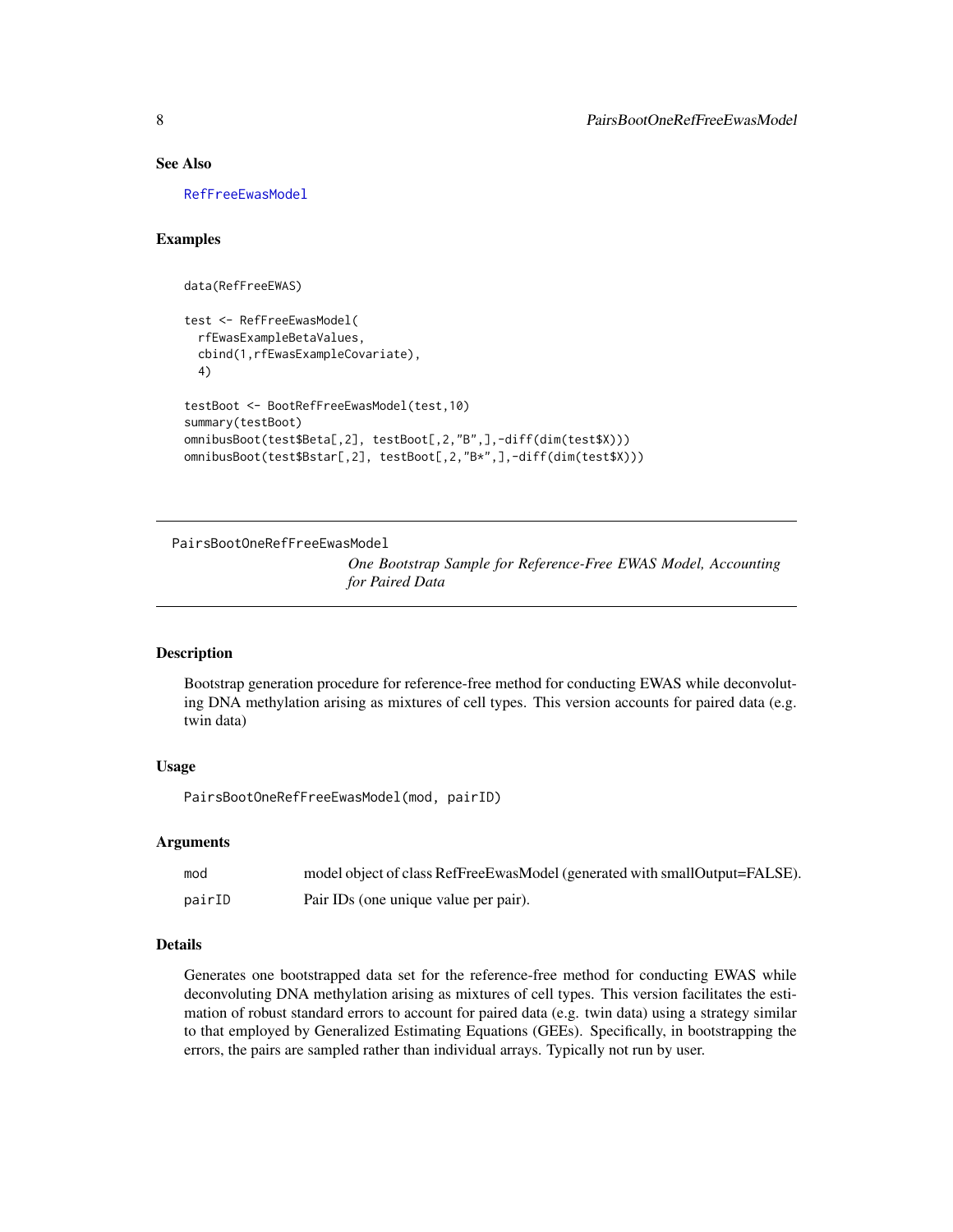# <span id="page-8-0"></span>Value

A matrix representing a bootstrap sample of an DNA methylation assay matrix.

#### Author(s)

E. Andres Houseman

## References

Houseman EA, Molitor J, and Marsit CJ (Bioinformatics,2014), Reference-Free Cell Mixture Adjustments in Analysis of DNA Methylation Data. Bioinformatics, doi: 10.1093/bioinformatics/btu029.

# See Also

[BootRefFreeEwasModel](#page-2-1),[BootOneRefFreeEwasModel](#page-1-1)

<span id="page-8-1"></span>PairsBootRefFreeEwasModel

*Bootstrap for Reference-Free EWAS Model, Accounting for Paired Data*

#### Description

Bootstrap procedure for reference-free method for conducting EWAS while deconvoluting DNA methylation arising as mixtures of cell types. This version accounts for paired data (e.g. twin data)

#### Usage

```
PairsBootRefFreeEwasModel(mod, nboot, pairID)
```
#### Arguments

| mod    | model object of class RefFreeEwasModel (generated with smallOutput=FALSE). |
|--------|----------------------------------------------------------------------------|
| nboot  | Number of bootstrap samples to generate.                                   |
| pairID | Pair IDs (one unique value per pair).                                      |

#### Details

Generates the bootstrap samples for the reference-free method for conducting EWAS while deconvoluting DNA methylation arising as mixtures of cell types. This paired version facilitates the estimation of robust standard errors to account for paired data (e.g. twin data) using a strategy similar to that employed by Generalized Estimating Equations (GEEs). Specifically, in bootstrapping the errors, the pairs are sampled rather than individual arrays. An error will be generated unless each cluster has exactly two members (i.e. exactly two observations correspond to the same unique ID given in pairID).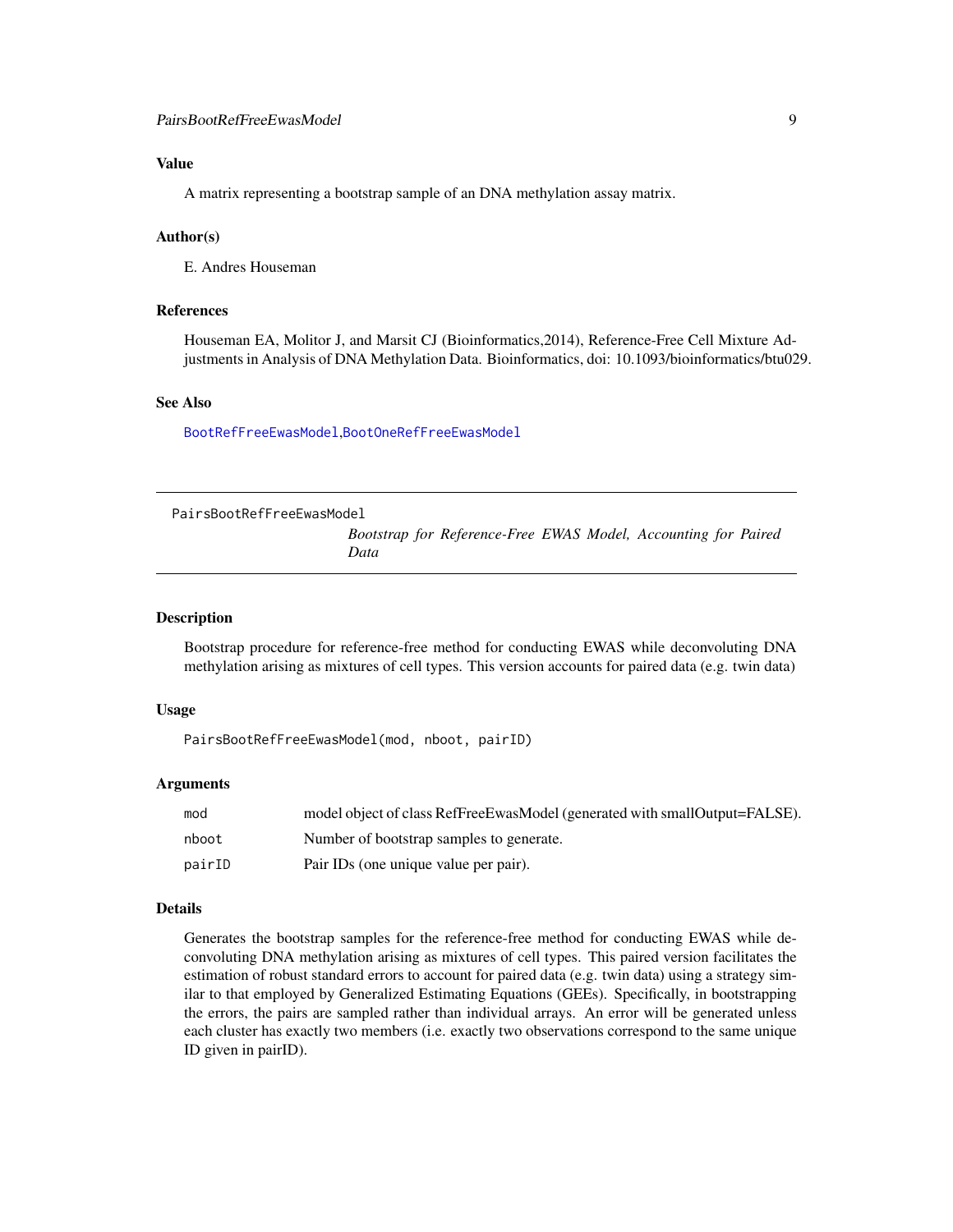## <span id="page-9-0"></span>Value

An array object of class "BootRefFreeEwasModel". Bootstraps are generated for both Beta and Bstar.

# Author(s)

E. Andres Houseman

# References

Houseman EA, Molitor J, and Marsit CJ (Bioinformatics, 2014), Reference-Free Cell Mixture Adjustments in Analysis of DNA Methylation Data. Bioinformatics, doi: 10.1093/bioinformatics/btu029.

## See Also

[RefFreeEwasModel](#page-18-1),[BootRefFreeEwasModel](#page-2-1)

# Examples

data(RefFreeEWAS)

```
## Not run:
 tmpDesign <- cbind(1, rfEwasExampleCovariate)
 tmpBstar <- (rfEwasExampleBetaValues
 EstDimRMT(rfEwasExampleBetaValues-tmpBstar
## End(Not run)
test <- RefFreeEwasModel(
 rfEwasExampleBetaValues,
 cbind(1,rfEwasExampleCovariate),
 4)
```

```
testBoot <- BootRefFreeEwasModel(test,10)
summary(testBoot)
```
print.BootRefFreeEwasModel *print.BootRefFreeEwasModel*

# Description

Print method for objects of type BootRefFreeEwasModel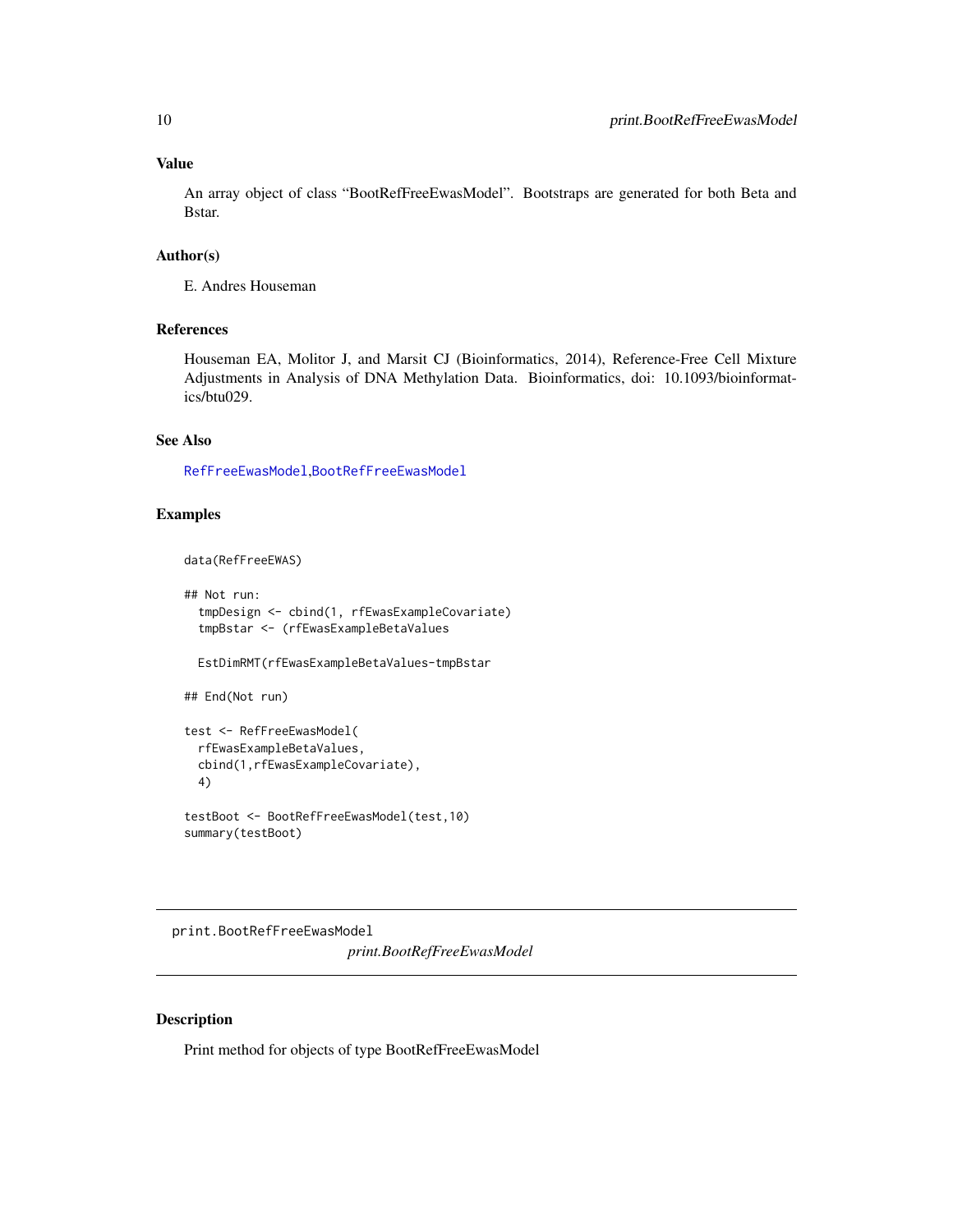# <span id="page-10-0"></span>print.RefFreeCellMix 11

# Usage

## S3 method for class 'BootRefFreeEwasModel'  $print(x, \ldots)$ 

# Arguments

|                         | BootRefFreeEwasModel object to print |
|-------------------------|--------------------------------------|
| $\cdot$ $\cdot$ $\cdot$ | (Unused).                            |

# Details

See [RefFreeEwasModel](#page-18-1) for example.

print.RefFreeCellMix *print.RefFreeCellMix*

# Description

Print method for objects of type RefFreeCellMix

# Usage

```
## S3 method for class 'RefFreeCellMix'
print(x,...)
```
# Arguments

|                         | RefFreeCellMix object to print |
|-------------------------|--------------------------------|
| $\cdot$ $\cdot$ $\cdot$ | (Unused).                      |

# Details

See [RefFreeCellMix](#page-13-1) for example.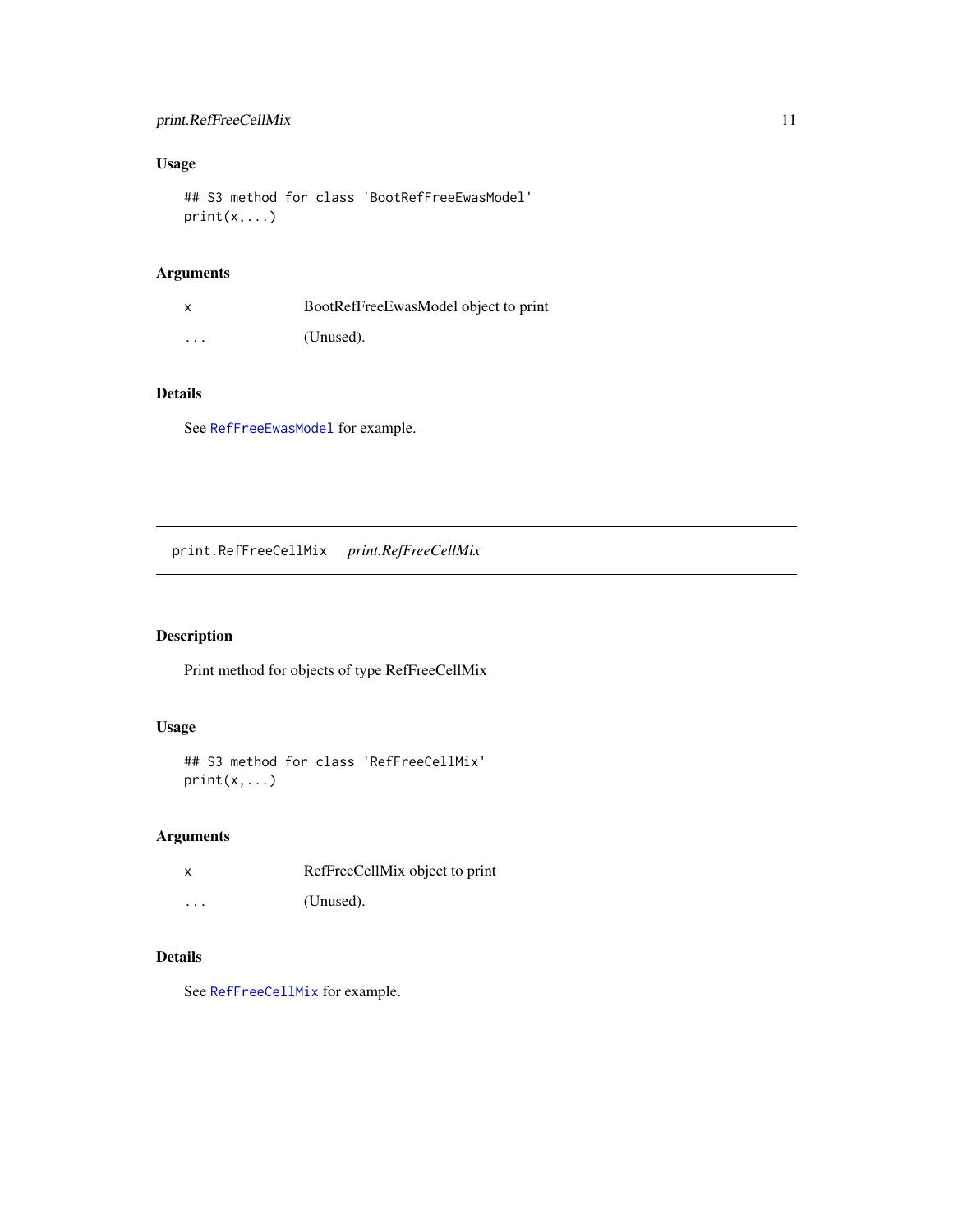<span id="page-11-0"></span>print.RefFreeEwasModel

*print.RefFreeEwasModel*

## Description

Print method for objects of type RefFreeEwasModel

# Usage

## S3 method for class 'RefFreeEwasModel'  $print(x,...)$ 

# Arguments

|          | RefFreeEwasModel object to print |
|----------|----------------------------------|
| $\cdots$ | (Unused).                        |

# Details

See [RefFreeEwasModel](#page-18-1) for example.

print.summaryBootRefFreeEwasModel

*print.summaryBootRefFreeEwasModel*

# Description

Print method for objects of type summaryBootRefFreeEwasModel

## Usage

```
## S3 method for class 'summaryBootRefFreeEwasModel'
print(x,...)
```
# Arguments

|   | summaryBootRefFreeEwasModel object to print |
|---|---------------------------------------------|
| . | (Unused).                                   |

# Details

See [RefFreeEwasModel](#page-18-1) for example.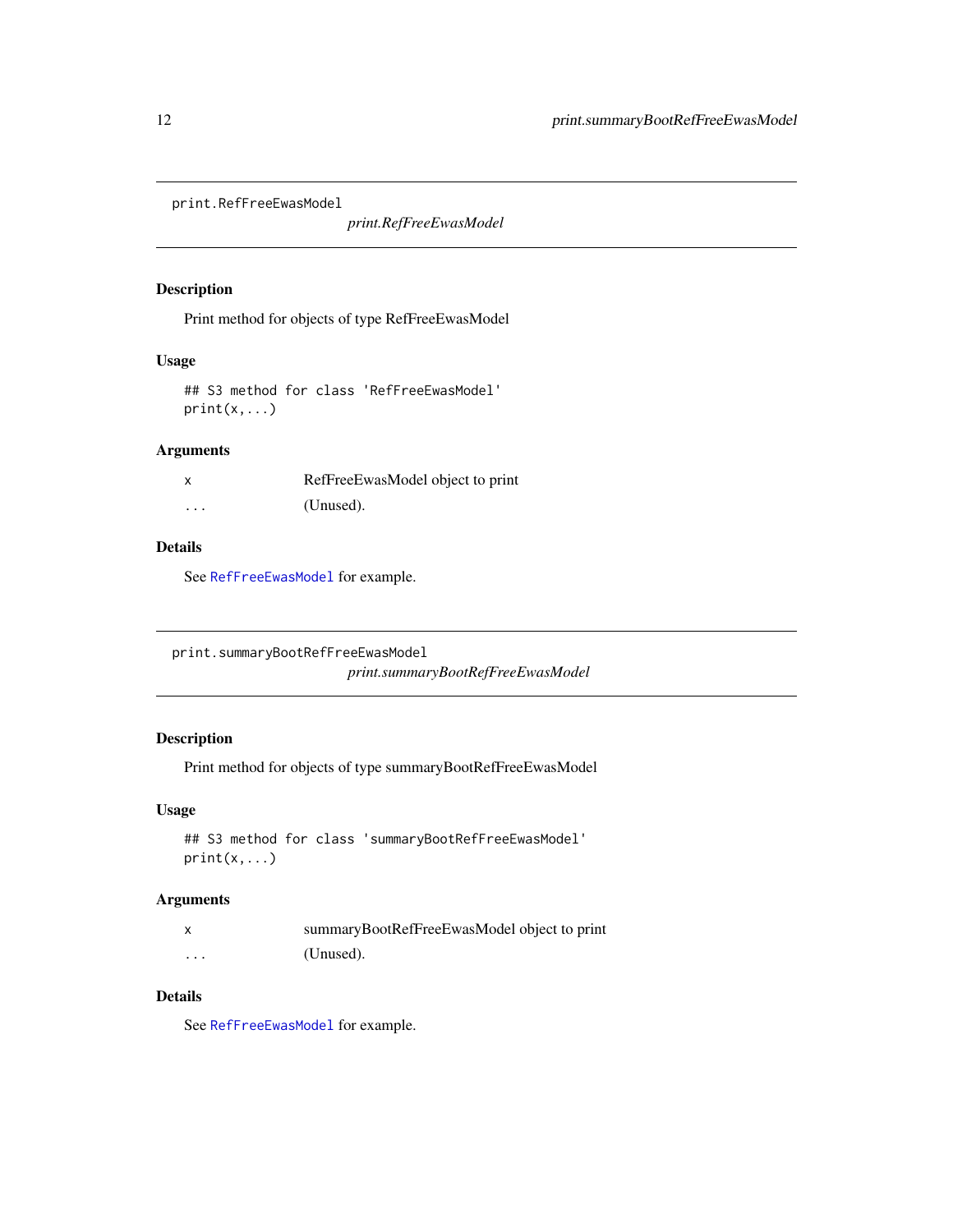<span id="page-12-0"></span>

# Description

Constrained linear projection for estimating cell mixture or related coefficients.

# Usage

projectMix(Y, Xmat, nonnegative=TRUE, sumLessThanOne=TRUE, lessThanOne=!sumLessThanOne)

# Arguments

| Y           | Matrix (m CpGs x n Subjects) of DNA methylation beta values                       |
|-------------|-----------------------------------------------------------------------------------|
| Xmat        | Matrix (m CpGs x K cell types) of cell-type specific methylomes                   |
| nonnegative | All coefficients $>=0$ ?                                                          |
|             | sumLessThanOne Coefficient rows should sum to less than one?                      |
| lessThanOne | Every value should be less than one (but possibly sum to value greater than one)? |

## Details

Function for projecting methylation values (Y) onto space of methyomes (Xmat), with various constraints. This is the reference-based method described in Houseman et al. (2012) and also appearing in the minfi package.

## Value

Projection coefficients resulting from constrained projection

# Author(s)

E. Andres Houseman

## References

Houseman EA, Accomando WP et al. DNA methylation arrays as surrogate measures of cell mixture distribution, BMC Bioinformatics, 2012.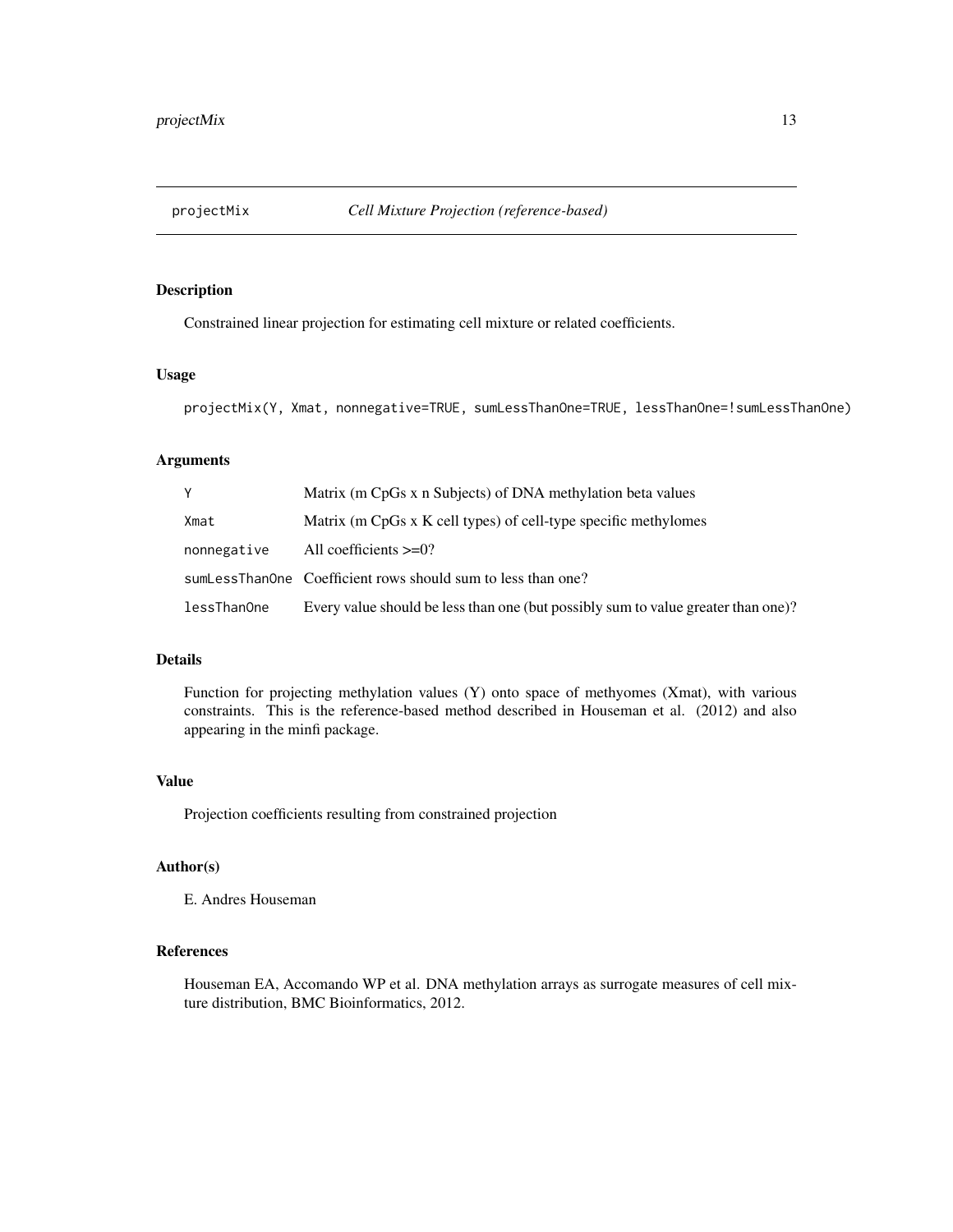<span id="page-13-1"></span><span id="page-13-0"></span>

## Description

Reference-free cell-mixture decomposition of DNA methylation data set

## Usage

```
RefFreeCellMix(Y,mu0=NULL,K=NULL,iters=10,Yfinal=NULL,verbose=TRUE)
```
## Arguments

| Y       | Matrix (m CpGs x n Subjects) of DNA methylation beta values                                                   |
|---------|---------------------------------------------------------------------------------------------------------------|
| mu0     | Matrix (m CpGs x K cell types) of *initial* cell-type specific methylomes                                     |
| К       | Number of cell types (ignored if mu0 is provided)                                                             |
| iters   | Number of iterations to execute                                                                               |
| Yfinal  | Matrix (m <sup>*</sup> CpGs x n Subjects) of DNA methylation beta values on which to<br>base final methylomes |
| verbose | Report summary of errors after each iteration?                                                                |

# Details

Reference-free decomposition of DNA methylation matrix into cell-type distributions and cell-type methylomes,  $Y = Mu$  Omega $\Delta T$ . Either an initial estimate of Mu must be provided, or else the number of cell types K, in which case RefFreeCellMixInitialize will be used to initialize. Note that the decomposition will be based on Y, but Yfinal  $(=Y$  by default) will be used to determine the final value of Mu based on the last iterated value of Omega.

## Value

Object of S3 class RefFreeCellMix, containing the last iteration of Mu and Omega.

## Author(s)

E. Andres Houseman

# References

Houseman EA, Kile ML, et al., Reference-free deconvolution of DNA methylation data and mediation by cell composition effects (2016). http://biorxiv.org/content/early/2016/01/23/037671.

## See Also

## [RefFreeCellMixInitialize](#page-17-1)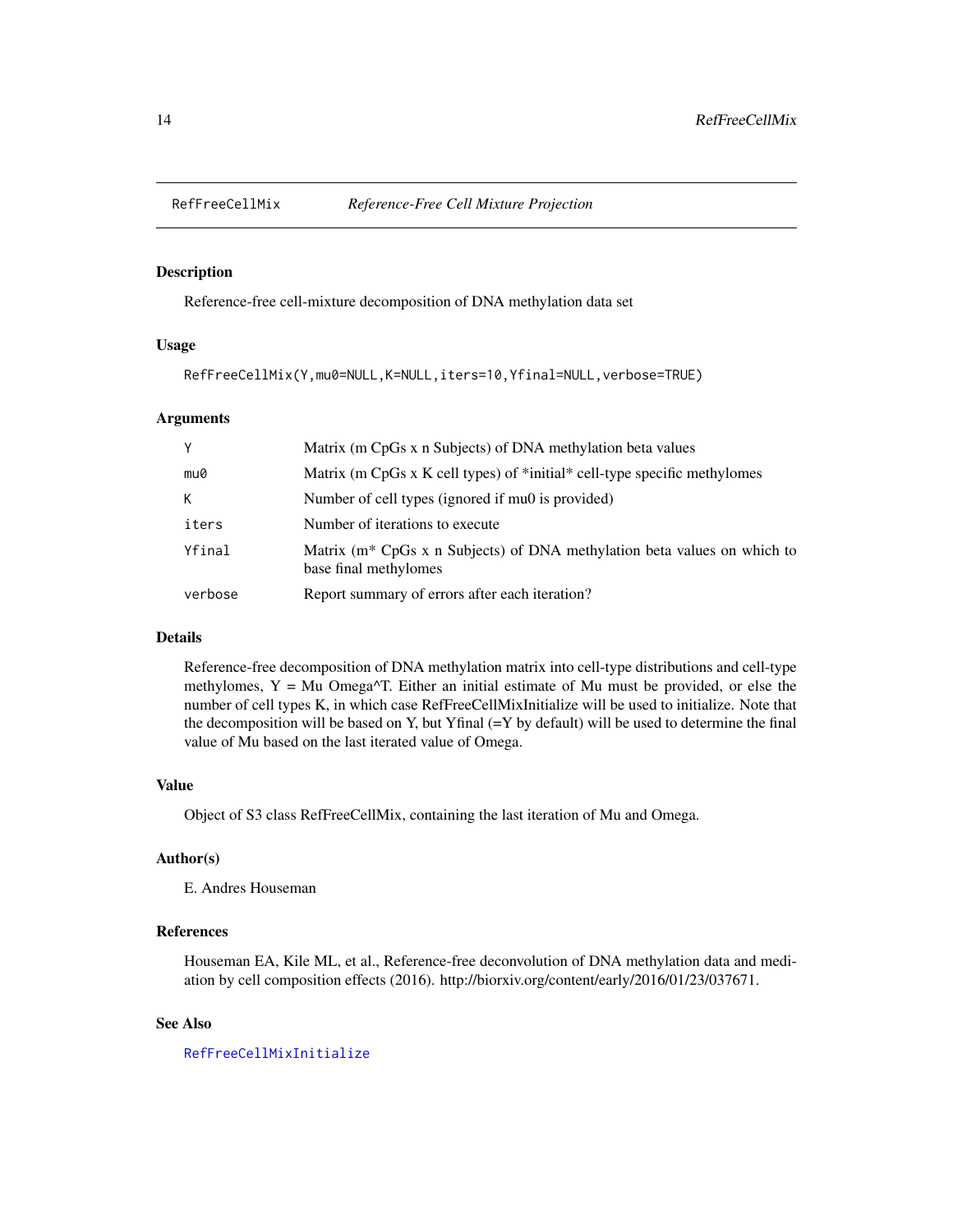# <span id="page-14-0"></span>RefFreeCellMixArray 15

## Examples

data(HNSCC)

```
# Typical use
Y.shortTest <- Y.HNSCC.averageBetas[1:500,]
Y.shortTest.final <- Y.HNSCC.averageBetas[1:1000,]
testArray1 <- RefFreeCellMixArray(Y.shortTest,Klist=1:3,iters=5,Yfinal=Y.shortTest.final)
testArray1
lapply(testArray1,summary)
sapply(testArray1,deviance,Y=Y.shortTest.final)
# Example with explicit initialization
testKeq2 <- RefFreeCellMix(Y.shortTest, mu0=RefFreeCellMixInitialize(Y.shortTest,K=2))
testKeq2
head(testKeq2$Mu)
head(testKeq2$Omega)
```
<span id="page-14-1"></span>RefFreeCellMixArray *Initialize Reference-Free Cell Mixture Projection*

### Description

Array of reference-free cell-mixture decompositions of a DNA methylation data set

## Usage

```
RefFreeCellMixArray(Y,Klist=1:5,iters=10,Yfinal=NULL,verbose=FALSE,
   dist.method = "euclidean",...)
```
## Arguments

| Y                   | Matrix (m CpGs x n Subjects) of DNA methylation beta values                                                   |
|---------------------|---------------------------------------------------------------------------------------------------------------|
| Klist               | List of K values (each $K =$ assumed number of cell types)                                                    |
| iters               | Number of iterations to execute for each value of K                                                           |
| Yfinal              | Matrix (m <sup>*</sup> CpGs x n Subjects) of DNA methylation beta values on which to<br>base final methylomes |
| verbose             | Report summary of errors after each iteration for each fit?                                                   |
| dist.method         | Method for calculating distance matrix for methylome initialization                                           |
| $\cdot \cdot \cdot$ | Additional parameters for helust function for methylome initialization                                        |

## Details

Reference-free decomposition of DNA methylation matrix into cell-type distributions and cell-type methylomes,  $Y = Mu$  Omega $\Delta T$ . Either an initial estimate of Mu must be provided, or else the number of cell types K, in which case RefFreeCellMixInitialize will be used to initialize. Note that the decomposition will be based on Y, but Yfinal  $(=Y$  by default) will be used to determine the final value of Mu based on the last iterated value of Omega.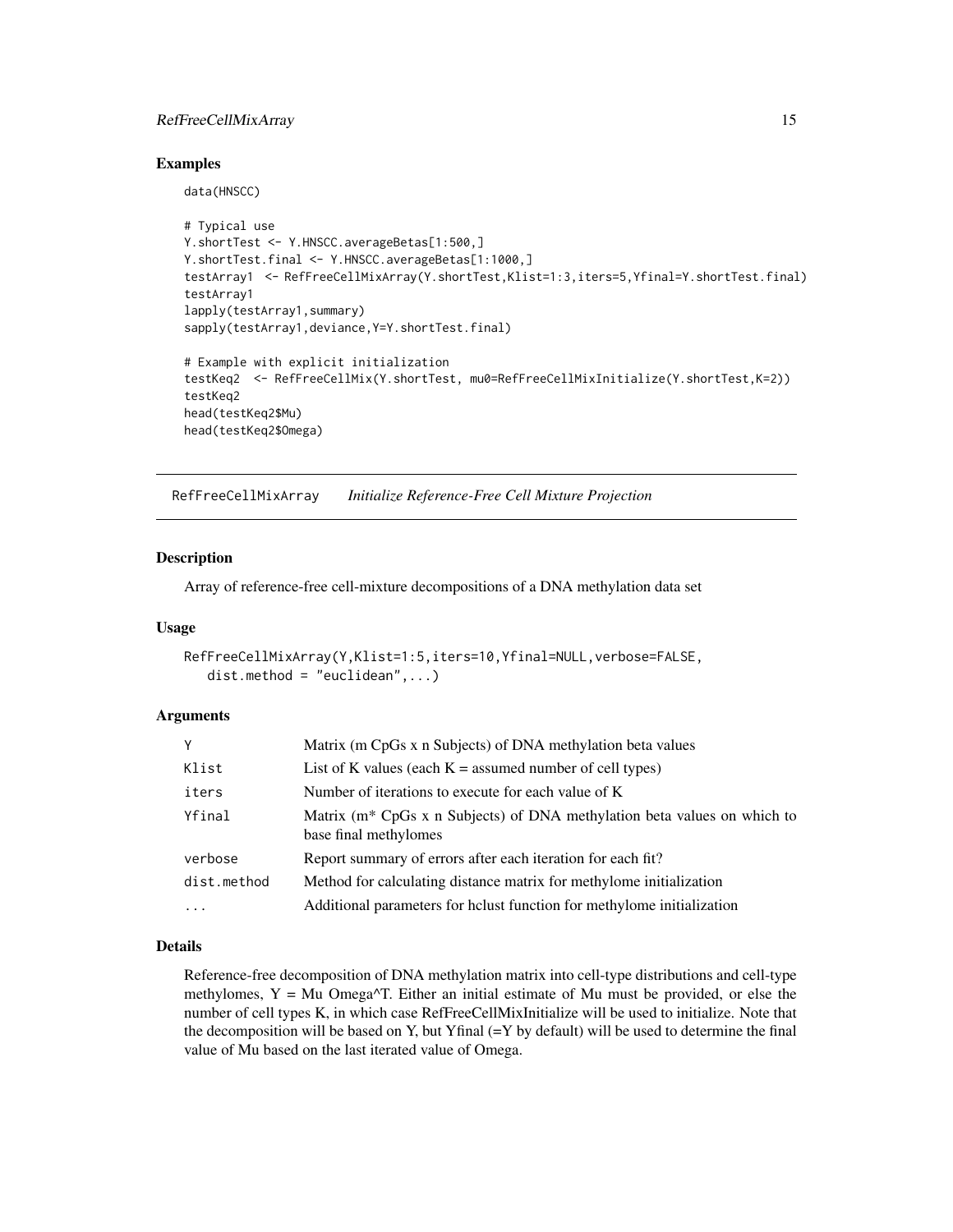# <span id="page-15-0"></span>Value

Object of S3 class RefFreeCellMix, containing the last iteration of Mu and Omega.

## Author(s)

E. Andres Houseman

# References

Houseman EA, Kile ML, et al., Reference-free deconvolution of DNA methylation data and mediation by cell composition effects (2016). http://biorxiv.org/content/early/2016/01/23/037671.

# See Also

[RefFreeCellMix](#page-13-1)

## Examples

```
data(HNSCC)
Y.shortTest <- Y.HNSCC.averageBetas[1:500,]
testArray2 <- RefFreeCellMixArray(Y.shortTest,Klist=1:5,iters=5)
sapply(testArray2,deviance,Y=Y.shortTest)
## Not run:
testBootDevs <- RefFreeCellMixArrayDevianceBoots(testArray2,Y.shortTest,R=10)
testBootDevs
apply(testBootDevs[-1,],2,mean,trim=0.25)
which.min(apply(testBootDevs[-1,],2,mean,trim=0.25))
## End(Not run)
```
RefFreeCellMixArrayDevianceBoot *RefFreeCellMixArrayDevianceBoot*

# Description

Vector of bootstrapped deviances corresponding to an array of reference-free cell-mixture decompositions

## Usage

RefFreeCellMixArrayDevianceBoot(rfArray, Y, EPSILON=1E-9, bootstrapIterations=5)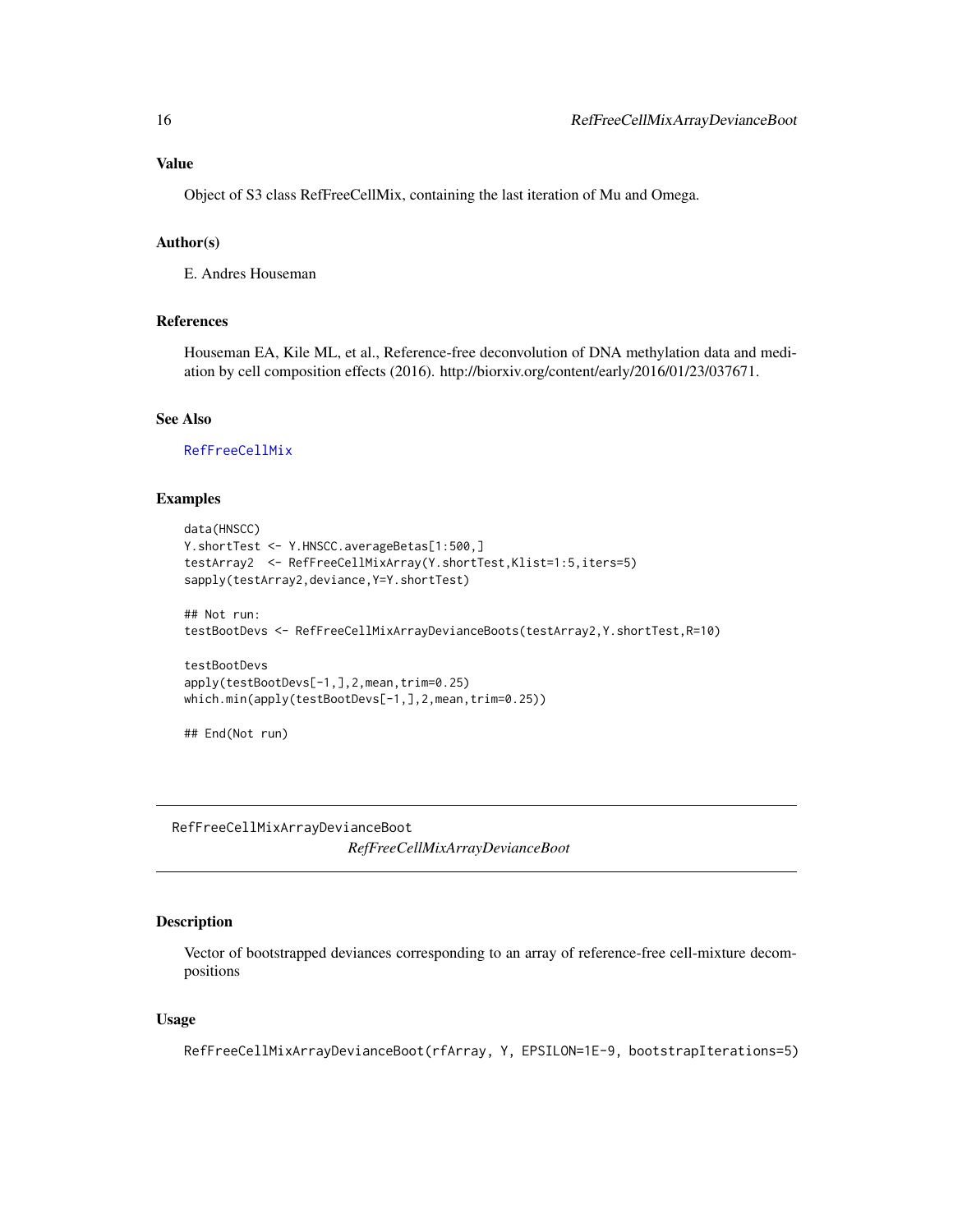## <span id="page-16-0"></span>Arguments

| rfArray             | list of RefFreeCellMix objects (e.g. from RefFreeCellMixArray)         |
|---------------------|------------------------------------------------------------------------|
| Y                   | Methylation matrix on which x was based                                |
| EPSILON             | Minimum value of variance (zero variances will be reset to this value) |
| bootstrapIterations |                                                                        |
|                     | Number of RefFreeCellMix iterations to use in bootstrap                |

# Details

Vector of bootstrapped deviances corresponding to an array of reference-free cell-mixture decompositions, used to determine optimal number of cell types. This function returns one bootstrapped vector. See [RefFreeCellMixArrayDevianceBoots](#page-16-1) for more than one bootstrapped vector. The bootstrapped deviance is based on normal distribution applied to errors of Y after accounting for cell mixture effect, Mu Omega^T. See [RefFreeCellMixArray](#page-14-1) for example.

<span id="page-16-1"></span>RefFreeCellMixArrayDevianceBoots *RefFreeCellMixArrayDevianceBoots*

#### Description

Matrix of bootstrapped deviances corresponding to an array of reference-free cell-mixture decompositions

#### Usage

```
RefFreeCellMixArrayDevianceBoots(rfArray, Y, R=5, EPSILON=1E-9, bootstrapIterations=5)
```
## Arguments

| rfArray             | list of RefFreeCellMix objects (e.g. from RefFreeCellMixArray)         |
|---------------------|------------------------------------------------------------------------|
| Y                   | Methylation matrix on which x was based                                |
| R                   | Number of bootstrapped vectors to return                               |
| EPSILON             | Minimum value of variance (zero variances will be reset to this value) |
| bootstrapIterations |                                                                        |
|                     | $\sim$ $\sim$ $\sim$                                                   |

Number of RefFreeCellMix iterations to use in bootstrap

## Details

Matrix (multiple vectors) of bootstrapped deviances corresponding to an array of reference-free cell-mixture decompositions, used to determine optimal number of cell types. This function returns one bootstrapped vector. The bootstrapped deviance is based on normal distribution applied to errors of Y after accounting for cell mixture effect, Mu Omega^T. See [RefFreeCellMixArray](#page-14-1) for example.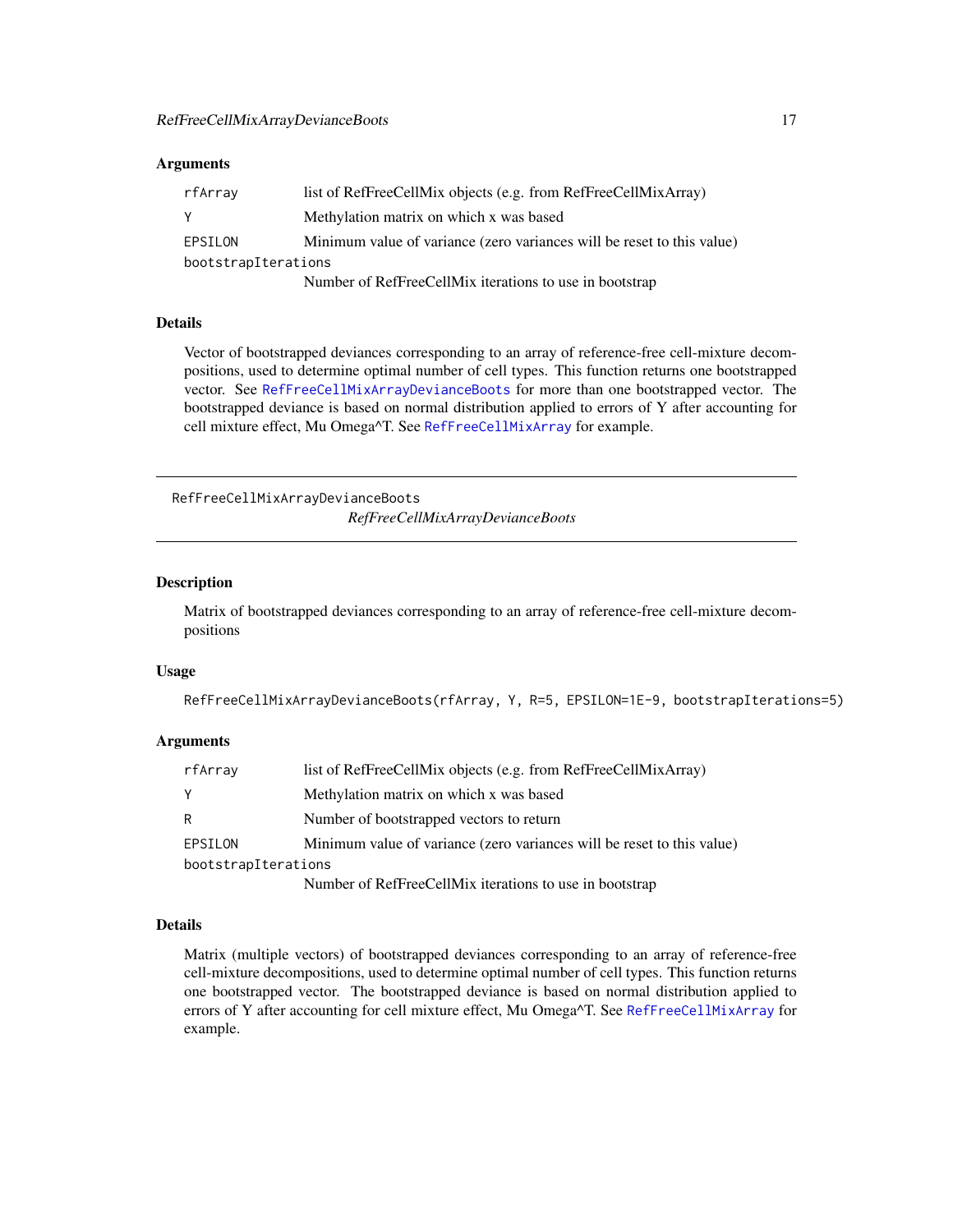```
RefFreeCellMixInitialize
```
*Initialize Reference-Free Cell Mixture Projection*

# Description

Initializes the methylome matrix "Mu" for RefFreeCellMix

# Usage

```
RefFreeCellMixInitialize(Y,K=2,Y.Distance=NULL, Y.Cluster=NULL,
   largeOK=FALSE, dist.method = "euclidean", ...)
```
## Arguments

| Y           | Matrix (m CpGs x n Subjects) of DNA methylation beta values                  |
|-------------|------------------------------------------------------------------------------|
| К           | Number of cell types                                                         |
| Y.Distance  | Distance matrix (object of class "dist") to use for clustering.              |
| Y.Cluster   | Hiearchical clustering object (from helust function)                         |
| largeOK     | OK to calculate distance matrix for large number of subjects? (See details.) |
| dist.method | Method for calculating distance matrix                                       |
| $\cdot$     | Additional parameters for helust function                                    |

# Details

Initializes the methylome matrix "Mu" for RefFreeCellMix by computing the mean methylation (from Y) over K clusters of Y, determined by the Y.Cluster object. If Y.Cluster object does not exist, it will be created from Y.Distance (using additional clustering parameters if supplied). If Y.Distance does not exist, it will be created from t(Y). As a protection against attempting to fit a very large distance matrix, the program will stop if the number of columns of Y is  $> 2500$ , unless largeOK is explicitly set to TRUE.

## Value

An m x K matrix of mean methylation values.

## Author(s)

E. Andres Houseman

## References

Houseman EA, Kile ML, et al., Reference-free deconvolution of DNA methylation data and mediation by cell composition effects (2016). http://biorxiv.org/content/early/2016/01/23/037671.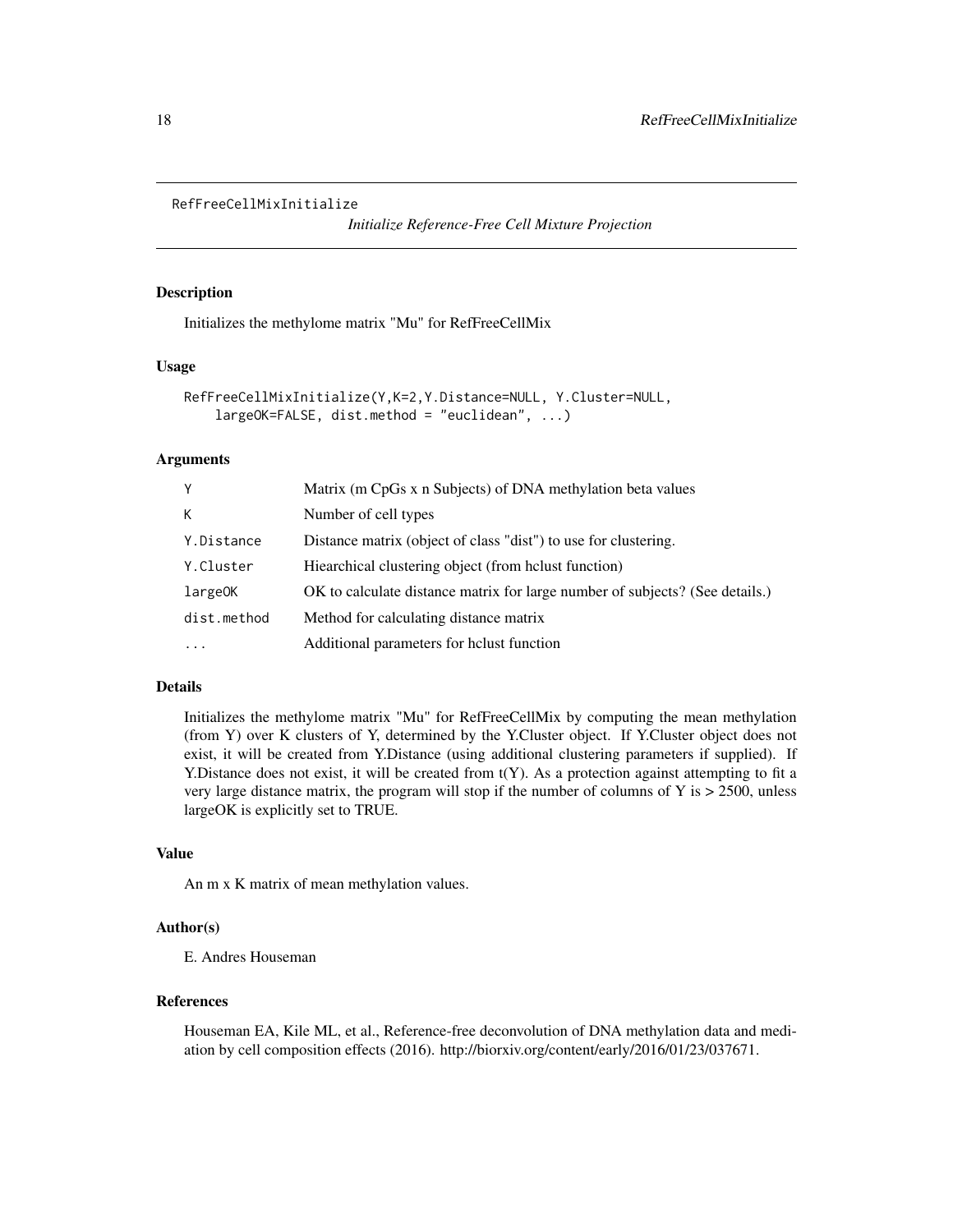# <span id="page-18-0"></span>RefFreeEwasModel 19

# See Also

[RefFreeCellMix](#page-13-1)

<span id="page-18-1"></span>RefFreeEwasModel *Reference-Free EWAS Model*

## Description

Reference-free method for conducting EWAS while deconvoluting DNA methylation arising as mixtures of cell types.

## Usage

RefFreeEwasModel(Y, X, K, smallOutput=FALSE)

# Arguments

| Y           | Matrix of DNA methylation beta values (CpGs x subjects). Missing values *are*<br>supported. |
|-------------|---------------------------------------------------------------------------------------------|
| X           | Design matrix (subjects x covariates).                                                      |
| K           | Latent variable dimension (d in Houseman et al., 2013, technical report)                    |
| smallOutput | Smaller output? (Should be FALSE if you intend to run bootstraps.)                          |

## Details

Reference-free method for conducting EWAS while deconvoluting DNA methylation arising as mixtures of cell types. This method is similar to surrogate variable analysis (SVA and ISVA), except that it makes additional use of a biological mixture assumption. Returns mixture-adjusted Beta and unadjusted Bstar, as well as estimates of various latent quantities.

## Value

A list object of class "RefFreeEwasModel". The most important elements are Beta and Bstar.

## Author(s)

E. Andres Houseman

## References

Houseman EA, Molitor J, and Marsit CJ (2014), Reference-Free Cell Mixture Adjustments in Analysis of DNA Methylation Data. Bioinformatics, doi: 10.1093/bioinformatics/btu029.

# See Also

[BootRefFreeEwasModel](#page-2-1)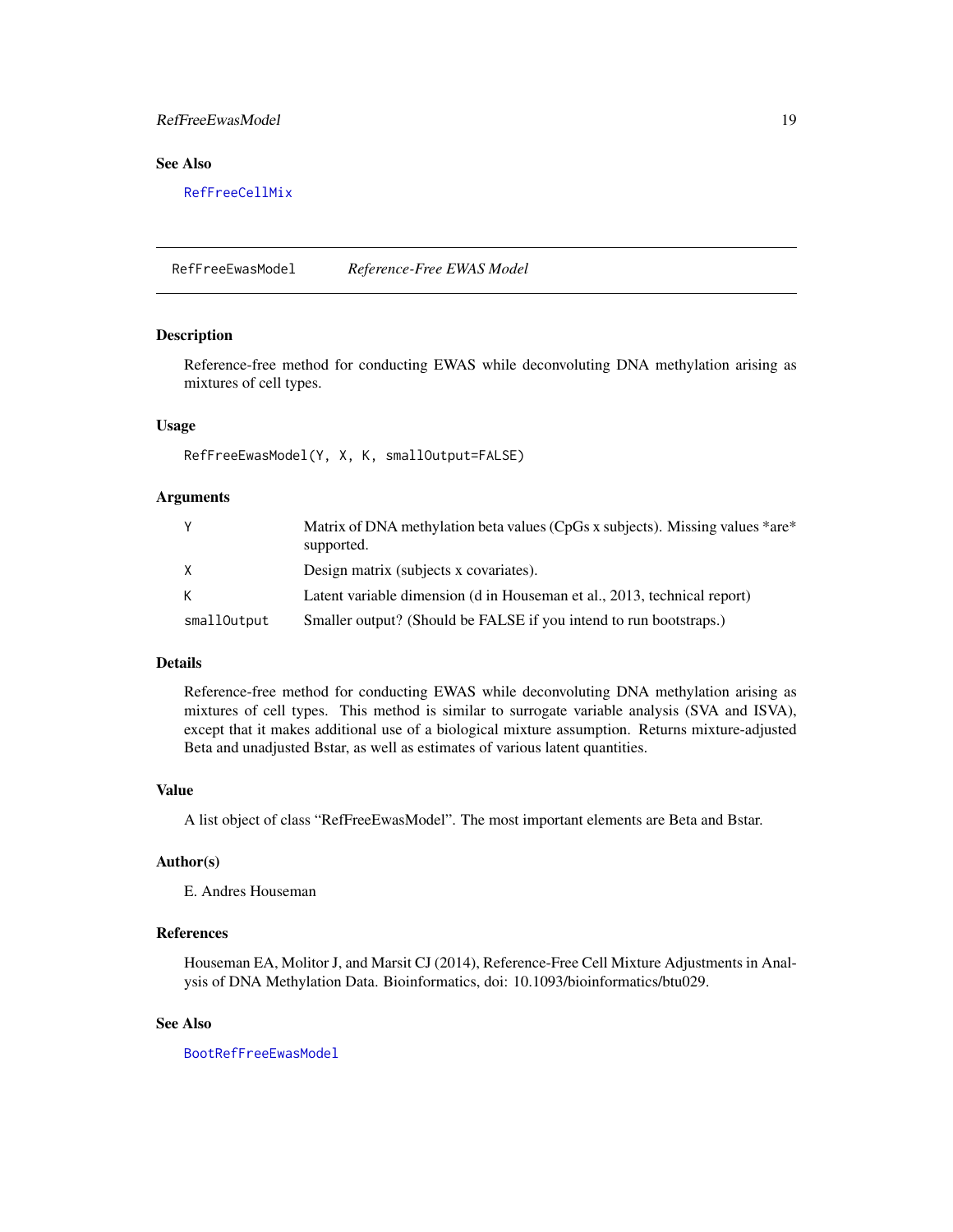# Examples

```
data(RefFreeEWAS)
## Not run:
 tmpDesign <- cbind(1, rfEwasExampleCovariate)
 tmpBstar <- (rfEwasExampleBetaValues
 EstDimRMT(rfEwasExampleBetaValues-tmpBstar
## End(Not run)
test <- RefFreeEwasModel(
 rfEwasExampleBetaValues,
 cbind(1,rfEwasExampleCovariate),
 4)
testBoot <- BootRefFreeEwasModel(test,10)
summary(testBoot)
```
rfEwasExampleBetaValues

*Simulated mixed-cell DNA methylation data set*

# Description

1000 CpG sites x 250 subjects. First 250 CpGs are DMRs for the cell types, although the idea is that this would not be known in practice.

# Usage

rfEwasExampleBetaValues

#### Format

1000 CpG sites x 250 subjects.

rfEwasExampleCovariate

*Simulated covariate for mixed-cell DNA methylation data set*

# Description

Vector of covariates corresponding to 250 subjects.

<span id="page-19-0"></span>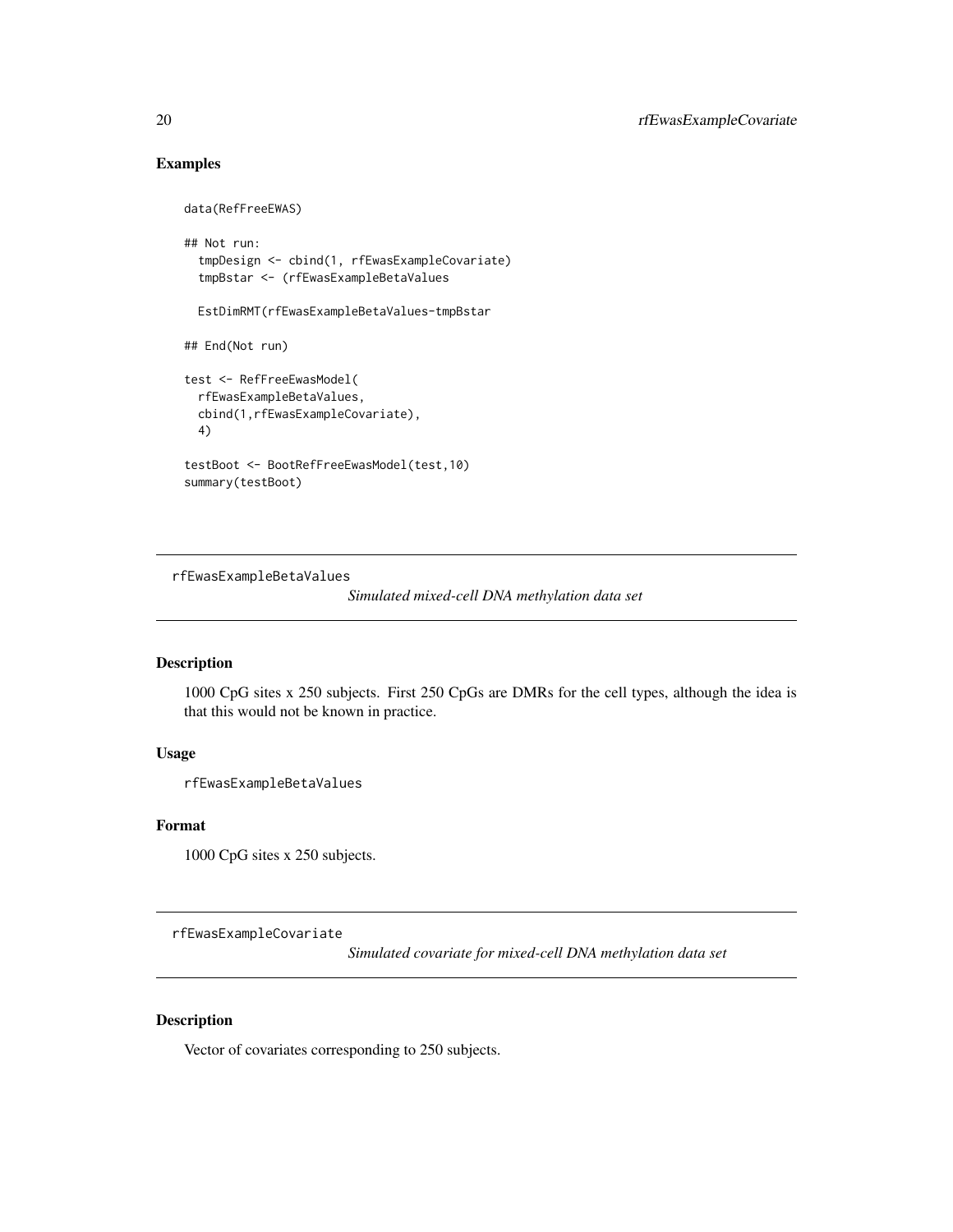# <span id="page-20-0"></span>rfEwasExampleTRUEAlpha 21

# Usage

rfEwasExampleCovariate

# Format

Numeric vector of length 250

rfEwasExampleTRUEAlpha

*True alpha intercepts used in simulation*

# Description

1000 intercept values; these may not match exactly due to cell mixtures.

# Usage

rfEwasExampleTRUEAlpha

## Format

1000 intercept values.

rfEwasExampleTRUEBeta *True beta coefficients used in simulation (for comparison purposes)*

# Description

1000 coefficient values

# Usage

rfEwasExampleTRUEBeta

## Format

1000 coefficient values.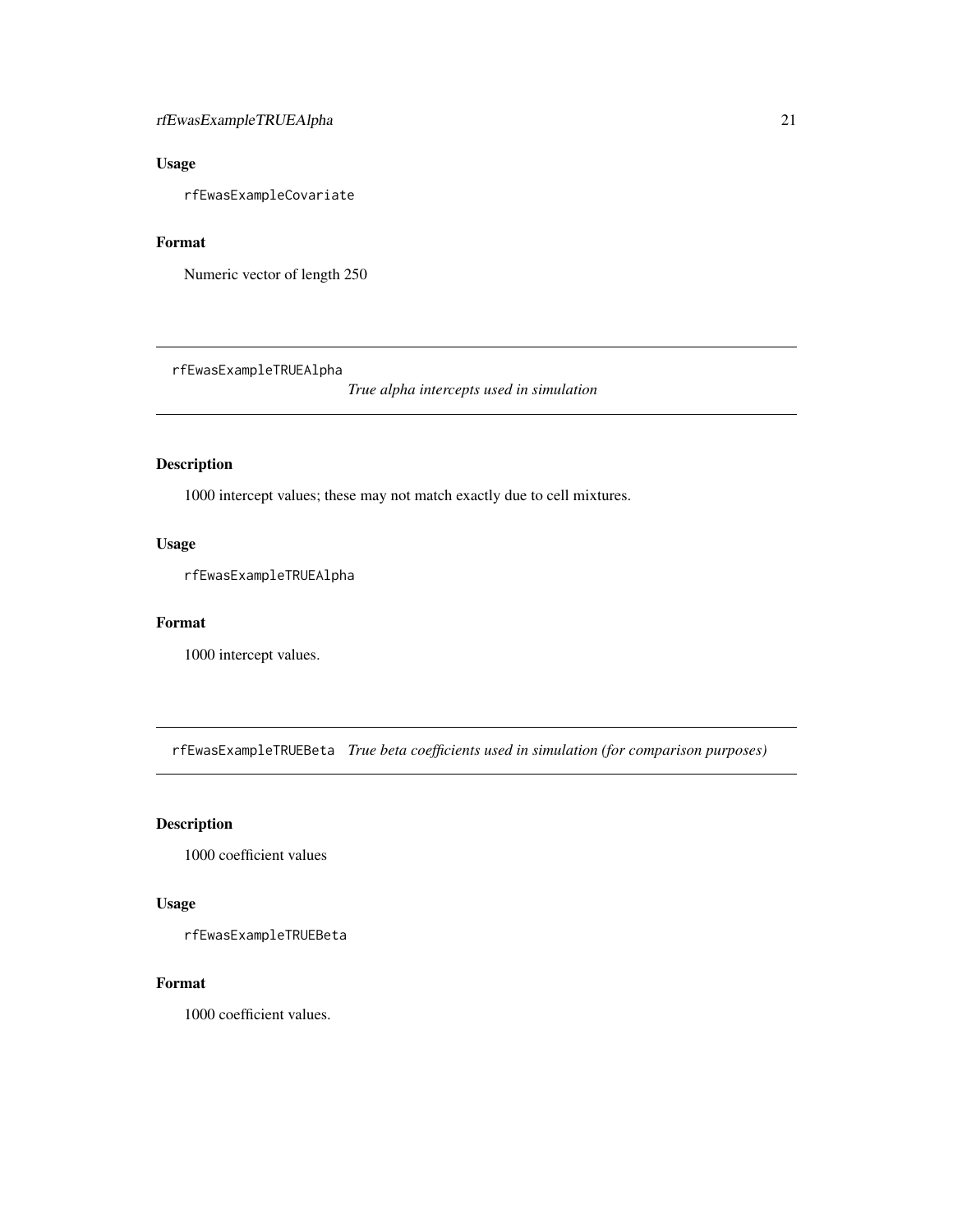<span id="page-21-0"></span>rfEwasExampleTRUEMethDMR

*True M matrix (cell-specific methylation values) used in simulation (for comparison purposes)*

# Description

1000 x 4 matrix of beta values

# Usage

rfEwasExampleTRUEMethDMR

# Format

1000 x 4 matrix

rfEwasExampleTRUEOmega

*True Omega (cell mixture) coefficients used in simulation (for comparison purposes)*

# Description

250 x 4 matrix of mixing weights

# Usage

rfEwasExampleTRUEOmega

# Format

250 x 4 matrix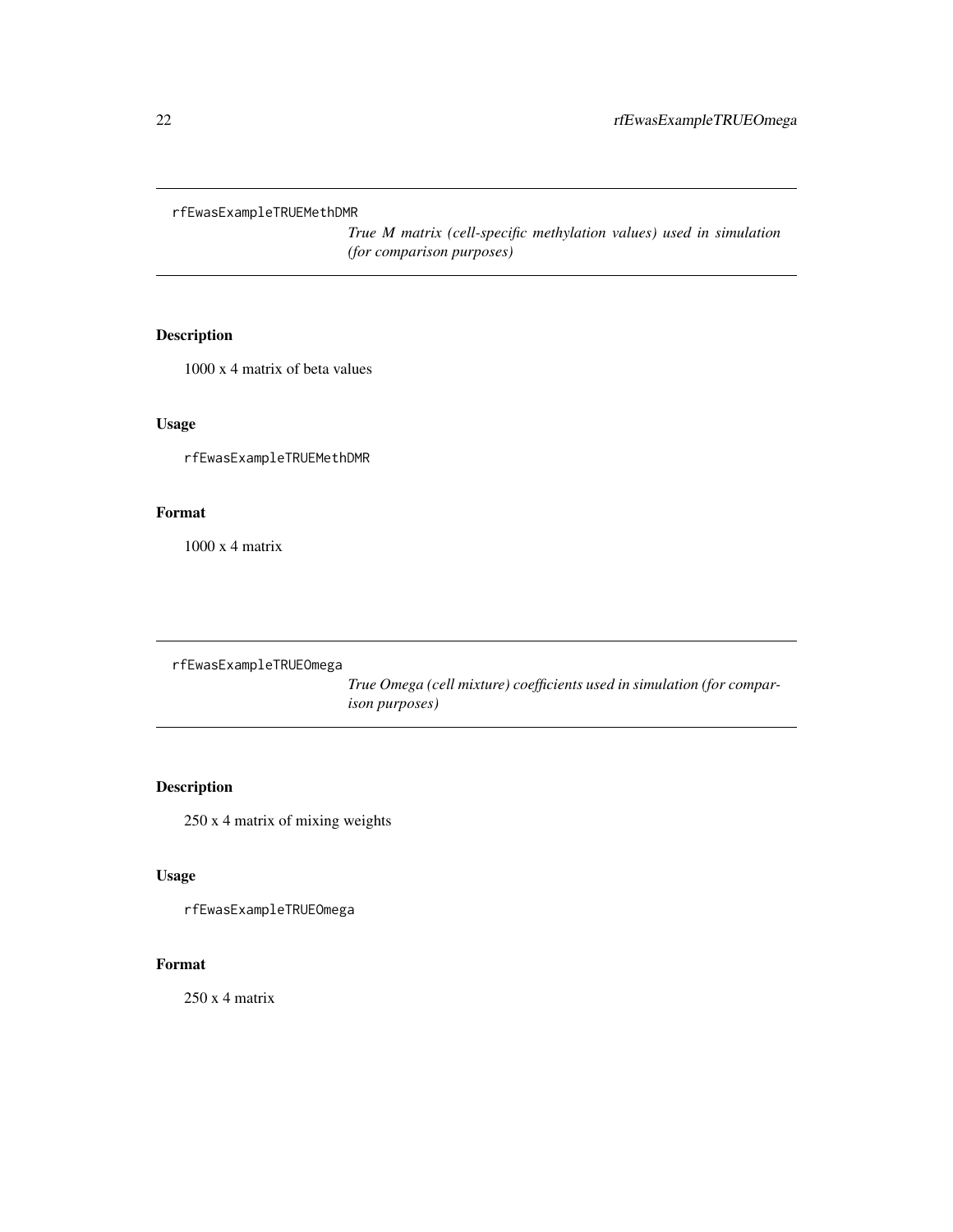<span id="page-22-0"></span>summary.BootRefFreeEwasModel

*summary.BootRefFreeEwasModel*

## Description

Summary method for objects of type BootRefFreeEwasModel; calculates bootstrap mean and standard deviation.

## Usage

## S3 method for class 'BootRefFreeEwasModel' summary(object,...)

# Arguments

| object   | BootRefFreeEwasModel object to summarize |
|----------|------------------------------------------|
| $\cdots$ | (Unused).                                |

# Details

See [RefFreeEwasModel](#page-18-1) for example.

```
summary.RefFreeCellMix
```
*summary.RefFreeCellMix*

# Description

Summary method for objects of type RefFreeCellMix.

# Usage

```
## S3 method for class 'RefFreeCellMix'
summary(object,...)
```
# Arguments

| object | RefFreeCellMix object to summarize |
|--------|------------------------------------|
| .      | (Unused).                          |

# Details

See [RefFreeCellMix](#page-13-1) for example.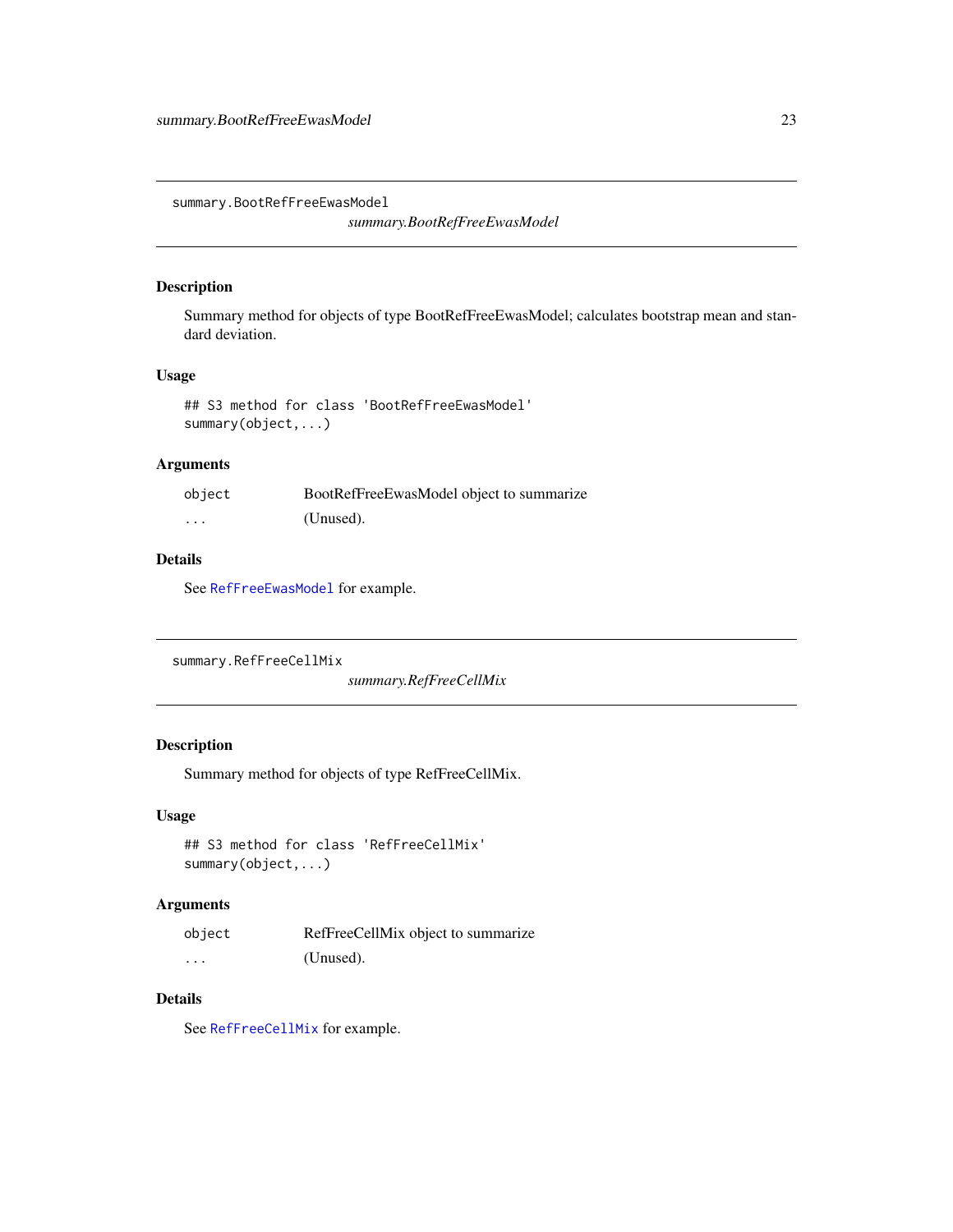<span id="page-23-0"></span>

# Description

SVD that traps errors and switches to QR when necessary

#### Usage

svdSafe(X)

#### Arguments

X Matrix to decompose

# Details

This function traps errors in the svd function due to numerically zero singular values, and replaces the operation with a QR decomposition. Technically, the R component of the decomposition fails the orthogonality constraint required for the SVD decomposition, but this function exists to save bootstraps from rudely failing; since the critical component of the SVD (in this application) is the left orthogonal matrix, this is a reasonable approximation for bootstrap purposes. If there are too many svd failures (which will will be reported by the function) then it is worth looking into the design matrix.

## Value

A list as in what svd produces: U and V matrices as well as the d vector of singular values.

# Author(s)

E. Andres Houseman

## See Also

[svd](#page-0-0)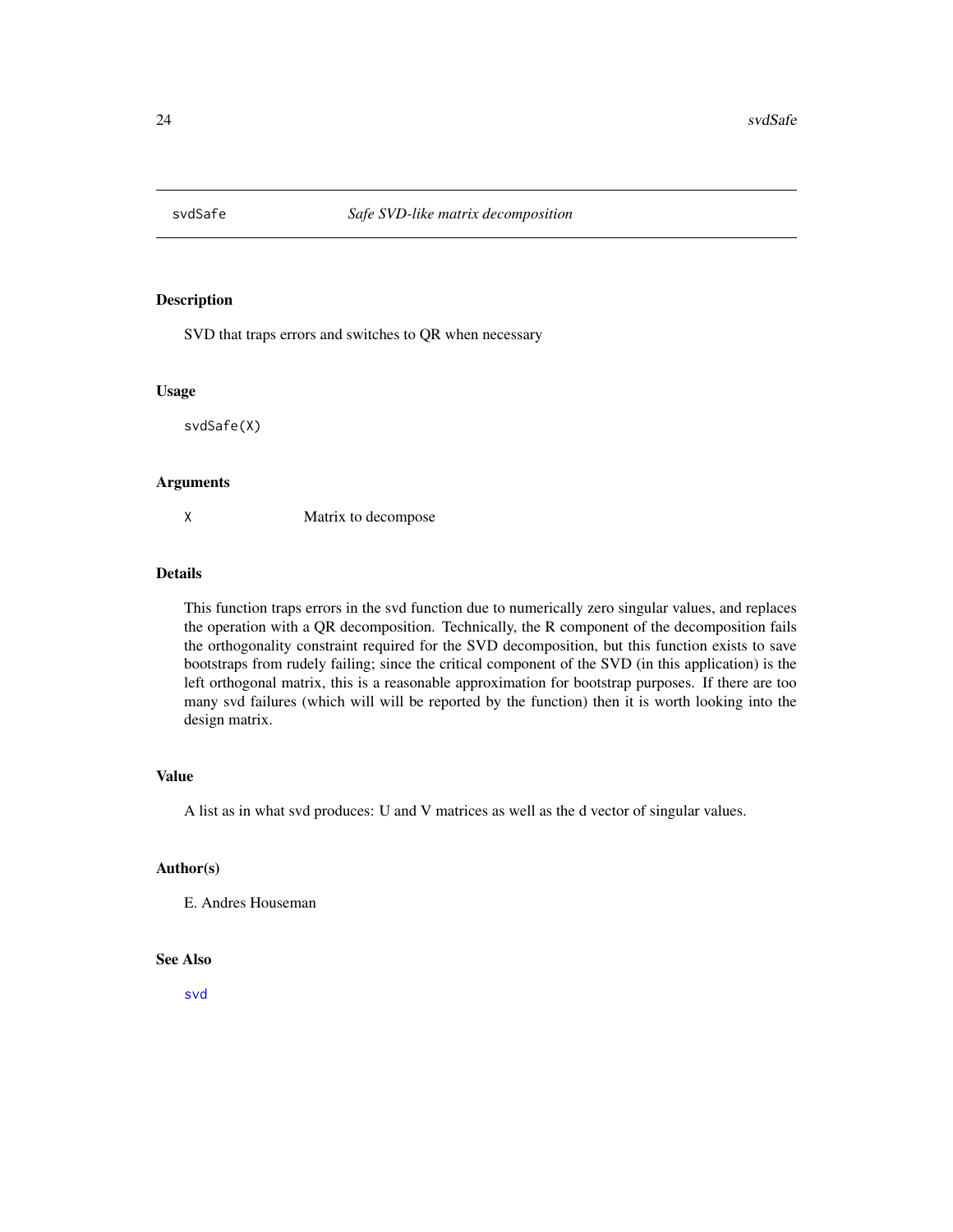<span id="page-24-0"></span>X.HNSCC.caseStatusAge *HNSCC Example - Covariates*

# Description

Case status (0=control, 1=case) and age (as Z-score) for HNSCC data set

# Usage

X.HNSCC.caseStatusAge

# Format

Numeric matrix of dimension 182 x 3

Y.HNSCC.averageBetas *HNSCC Example - DNA Methylation Average Betas*

# Description

Peripheral blood from 92 head and neck squamous cell carcinoma (HNSCC) patients and 92 controls. GEO Accession #GSE32393 with 2 outlier cases removed.

## Usage

Y.HNSCC.averageBetas

## Format

Numeric matrix of dimension 26486 by 182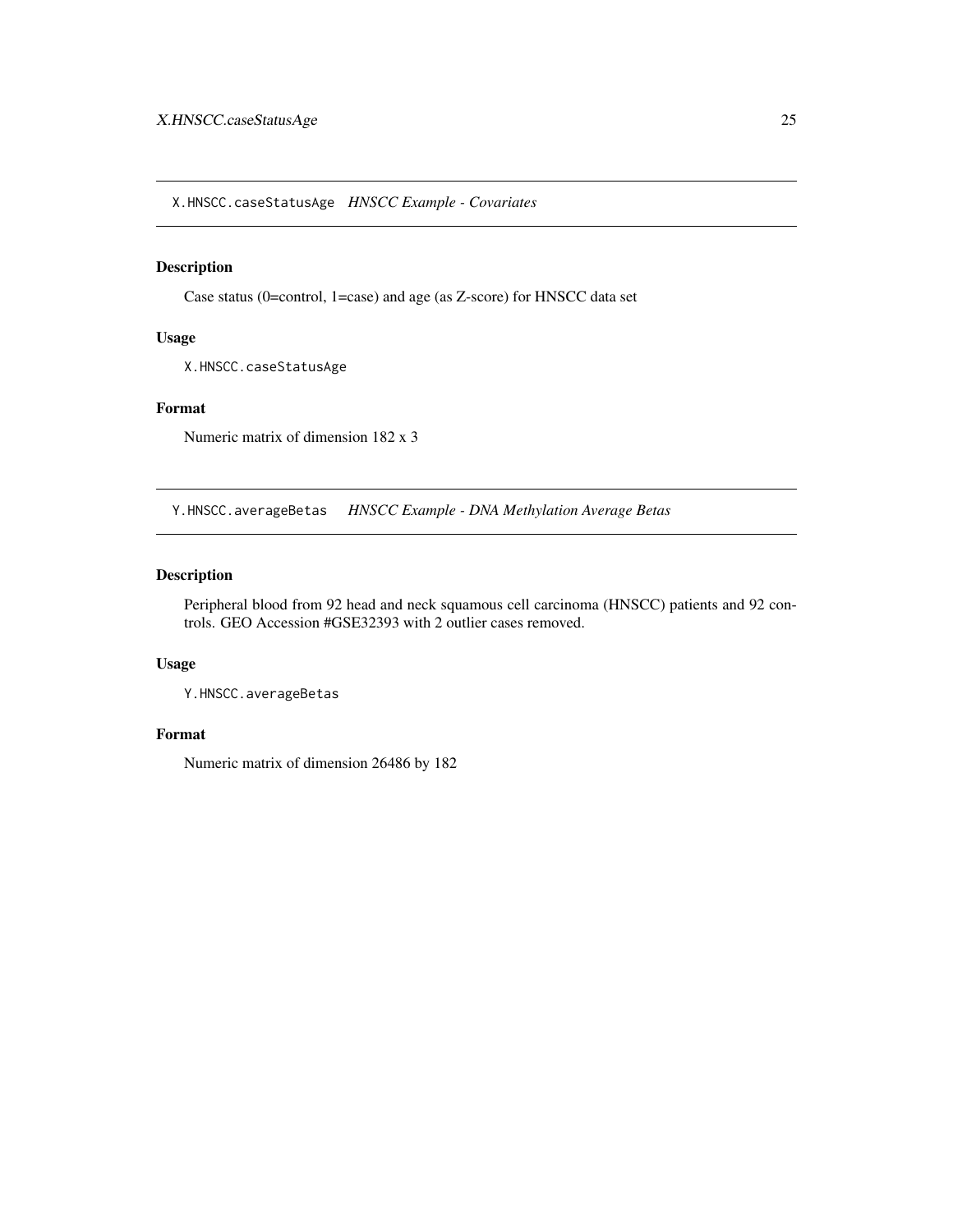# <span id="page-25-0"></span>Index

∗Topic DNA methylation BootOneRefFreeEwasModel, [2](#page-1-0) BootRefFreeEwasModel, [3](#page-2-0) bootstrapPairs, [4](#page-3-0) PairsBootOneRefFreeEwasModel, [8](#page-7-0) PairsBootRefFreeEwasModel, [9](#page-8-0) RefFreeEwasModel, [19](#page-18-0) ∗Topic EWAS BootOneRefFreeEwasModel, [2](#page-1-0) BootRefFreeEwasModel, [3](#page-2-0) bootstrapPairs, [4](#page-3-0) PairsBootOneRefFreeEwasModel, [8](#page-7-0) PairsBootRefFreeEwasModel, [9](#page-8-0) RefFreeEwasModel, [19](#page-18-0) ∗Topic bootstrap BootRefFreeEwasModel, [3](#page-2-0) omnibusBoot, [7](#page-6-0) PairsBootRefFreeEwasModel, [9](#page-8-0) ∗Topic cell mixture BootOneRefFreeEwasModel, [2](#page-1-0) BootRefFreeEwasModel, [3](#page-2-0) bootstrapPairs, [4](#page-3-0) PairsBootOneRefFreeEwasModel, [8](#page-7-0) PairsBootRefFreeEwasModel, [9](#page-8-0) RefFreeEwasModel, [19](#page-18-0) ∗Topic deconvolution BootOneRefFreeEwasModel, [2](#page-1-0) BootRefFreeEwasModel, [3](#page-2-0) bootstrapPairs, [4](#page-3-0) PairsBootOneRefFreeEwasModel, [8](#page-7-0) PairsBootRefFreeEwasModel, [9](#page-8-0) RefFreeEwasModel, [19](#page-18-0) ∗Topic kolmogorov-smirnov omnibusBoot, [7](#page-6-0) ∗Topic omnibus omnibusBoot, [7](#page-6-0) ∗Topic surrogate variable BootOneRefFreeEwasModel, [2](#page-1-0) BootRefFreeEwasModel, [3](#page-2-0)

bootstrapPairs, [4](#page-3-0) PairsBootOneRefFreeEwasModel, [8](#page-7-0) PairsBootRefFreeEwasModel, [9](#page-8-0) RefFreeEwasModel, [19](#page-18-0) ∗Topic svd RefFreeEwasModel, [19](#page-18-0) svdSafe, [24](#page-23-0) BootOneRefFreeEwasModel, [2,](#page-1-0) *[9](#page-8-0)* BootRefFreeEwasModel, *[3](#page-2-0)*, [3,](#page-2-0) *[5](#page-4-0)*, *[9,](#page-8-0) [10](#page-9-0)*, *[19](#page-18-0)* bootstrapPairs, [4](#page-3-0) deviance.RefFreeCellMix, [5](#page-4-0) EstDimIC, [6](#page-5-0) EstDimRMT, *[6](#page-5-0)* omnibusBoot, [7](#page-6-0) PairsBootOneRefFreeEwasModel, [8](#page-7-0) PairsBootRefFreeEwasModel, *[5](#page-4-0)*, [9](#page-8-0) print.BootRefFreeEwasModel, [10](#page-9-0) print.RefFreeCellMix, [11](#page-10-0) print.RefFreeEwasModel, [12](#page-11-0) print.summaryBootRefFreeEwasModel, [12](#page-11-0) projectMix, [13](#page-12-0) RefFreeCellMix, *[6](#page-5-0)*, *[11](#page-10-0)*, [14,](#page-13-0) *[16](#page-15-0)*, *[19](#page-18-0)*, *[23](#page-22-0)* RefFreeCellMixArray, [15,](#page-14-0) *[17](#page-16-0)* RefFreeCellMixArrayDevianceBoot, [16](#page-15-0) RefFreeCellMixArrayDevianceBoots, *[17](#page-16-0)*, [17](#page-16-0) RefFreeCellMixInitialize, *[14](#page-13-0)*, [18](#page-17-0) RefFreeEwasModel, *[4](#page-3-0)*, *[8](#page-7-0)*, *[10](#page-9-0)[–12](#page-11-0)*, [19,](#page-18-0) *[23](#page-22-0)* rfEwasExampleBetaValues, [20](#page-19-0) rfEwasExampleCovariate, [20](#page-19-0) rfEwasExampleTRUEAlpha, [21](#page-20-0) rfEwasExampleTRUEBeta, [21](#page-20-0) rfEwasExampleTRUEMethDMR, [22](#page-21-0)

rfEwasExampleTRUEOmega, [22](#page-21-0)